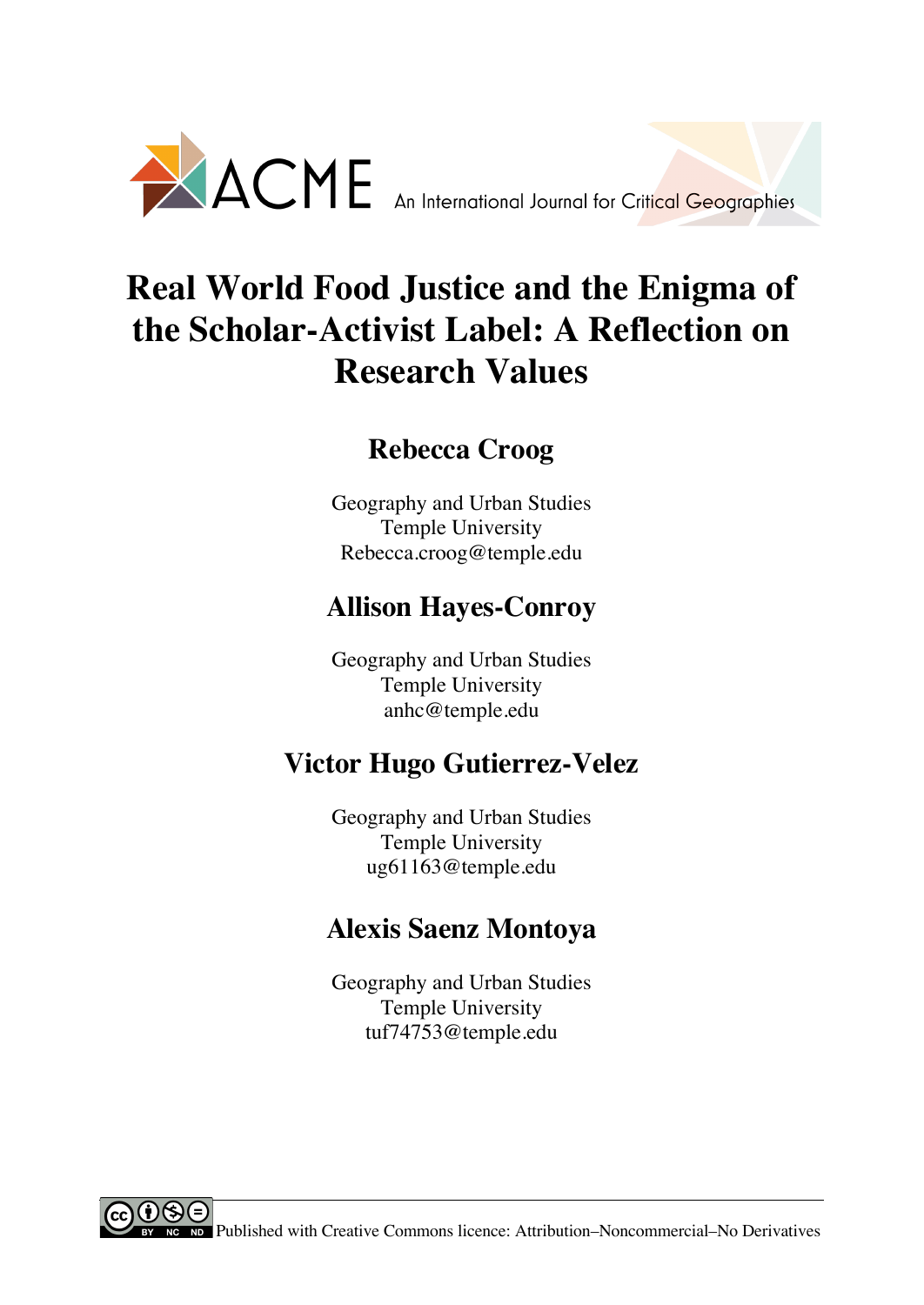### **Abstract**

Engaging Kate Derickson and Paul Routledge's set of papers on scholar-activism, this paper reflects on what sorts of research values inspire and accompany scholaractivist research. We draw on multiple examples from research in Colombia and the United States, each of which speaks to the theme of food justice, broadly conceived. We pay attention to research "wants and needs," finding that specific outcomes (such as usable or compelling data) are only part of a wider array of desires and obligations that make scholar-activist partnerships valuable. Our examples demonstrate four distinct research values— *supportive networks, active science, productive discomfort, and affective moments, —that form a vision of* scholar-activism that blurs the boundaries between research, political realities, and everyday lives, and seeks to confront real world challenges. The emphasis on active science is as intentional as it is surprising; scholar-activism has been pigeonholed by mainstream academia as a kind of research that doesn't square well with scientific outcomes. Meanwhile, interdisciplinarity and transdisciplinarity are being espoused as essential to solving contemporary problems. Thus, we emphasize that the knowledge, skills and values gained through broad engagement between scholar-activists and others in and out of academia can make scientific inquiry more socially relevant.

### **Keywords**

Scholar-activism; values; food justice

### **Introduction**

The distinction between theories and values is not sufficiently recognized, but it is fundamental. On a group of theories one can found a school; but on a group of values one can found a culture, a civilization, a new way of living together. (Ignazio Silone, 1950, 114).

The last few decades of feminist scholarship have provided the academy with persuasive arguments that academic research is *always* something active (England 1994, Gilbert 1994, Katz 1994 Nast 1994, Sultana 2007, Collins 2013). 'Research' in any shape or form necessarily acts within and upon the sociopolitical context in which it occurs. Rather than establishing a clear path ahead for researchers, these claims have opened up a variety of suggestions and opportunities for research methods and methodologies, and they have necessitated engagement with an array of ethical questions and considerations. For example: What is and what should be the role of an academic researcher in the world? What do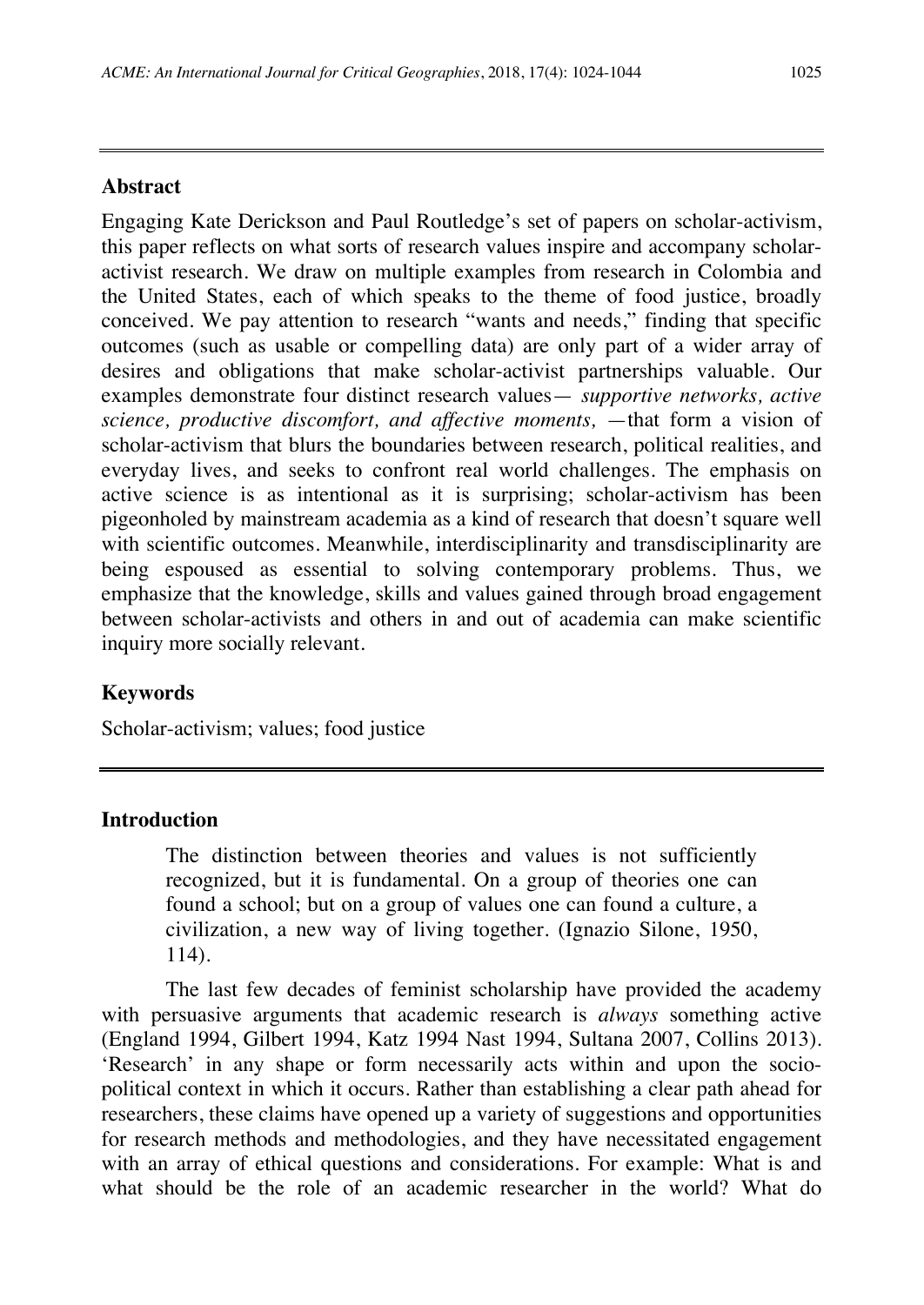researchers' identities and social locations mean for their research and research methods? Where should fieldwork for critical research take place and with whom should it engage? What do researchers owe to their research participants and research contexts? While these questions have never been definitively answered, and while critically-minded academics will continue asking them of ourselves, through such questioning, we have collectively created new ways of thinking about the 'active' nature of our academic work as well as new ways of being active – new ways of doing research. Many of these new ways of thinking and doing are captured under the label of scholar-activism.

For the four of us, the label of scholar-activism is both an opportunity and a problem; we refer to it as an enigma because while it has opened up the opportunity to do academic work that speaks to theory while also seeking to contribute to onthe-ground efforts for transformation, it also has boxed this particular kind of research into a category that is at once accepted and marginalized in the academy. We can recognize the distancing and discrediting of the scholar-activist label in the academy by paying attention to how the values that underlie scholar-activist research have also been deflated. In doing so, we hope to both (re)value certain ancillary effects of scholar-activism as well as open up spaces of connection and collaboration for active, transformation-centered research across the academy.

In this paper, each of the four authors relies upon examples from our current work to describe particular aspects or effects of our active research that we have come to value, despite being made to believe (through the academy's own structures and value systems) that these aspects *are not good* or that these effects do not matter<sup>1</sup>. Although we did not set out to write a paper on scholar-activist research values, we began to think about their importance after being inspired by Kate Derickson and Paul Routledge's recent set of papers on "resourcing scholaractivism" and "situated solidarities" (2015a, 2015b).

In their paper titled "Resourcing scholar-activism: collaboration, transformation, and the production of knowledge," Derickson and Routledge (2015a) propose a particular political practice to guide scholar-activist research, which they term a "politics of resourcefulness" (p. 1). They discuss their politics of resourcefulness framework as emerging from "deep emotional responses to the world" (p. 3), while clarifying that these emotional responses motivate not only internal curiosity and compassion, but an approach to research that delivers "material and intellectual resources" (p. 4) to the activist groups with whom they collaborate (thereby "resourcing" them). To strike this balance, and to operationalize the blurring of the boundary between scholarship and activism, Derickson and Routledge suggest a tactic of "triangulating" research questions to

 $\overline{a}$ 

<sup>&</sup>lt;sup>1</sup> Here we are mostly referring to the ways in which scholars are assessed within the academy at the graduate and postgraduate levels, including quantification of measures of impact for tenure and promotion, tiers and ranks of publications and publishers, and scientific output and grants.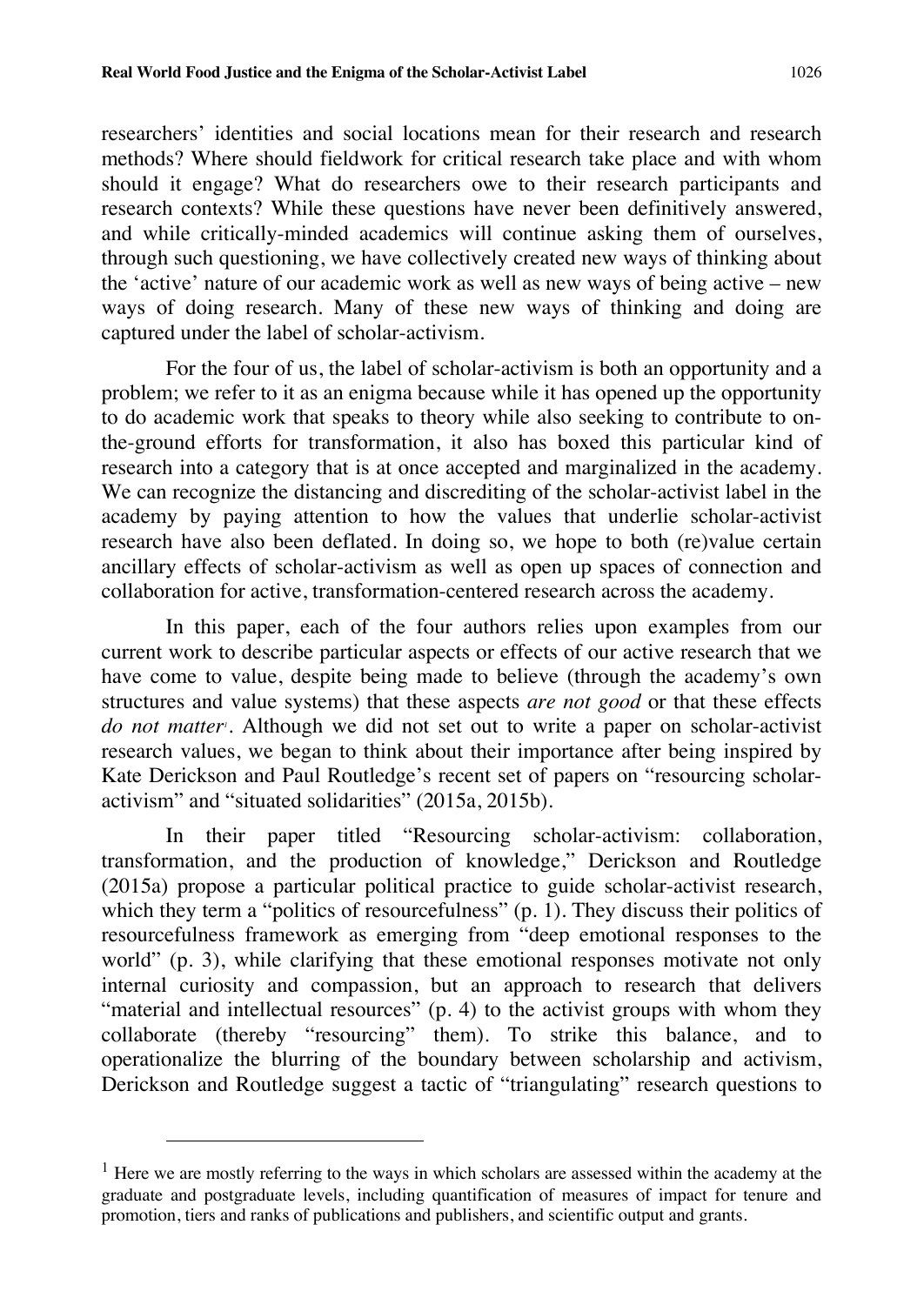simultaneously address current theoretical debates, institutional knowledgebuilding, and the resource needs of activist collaborators.

In "Situated solidarities and the practice of scholar-activism," Routledge and Derickson (2015b) build on their framework of "resourcing scholar-activism" by advancing "situated solidarities" (drawing from Nagar & Geiger, 2007) as an objective to strive for in scholar-activist research. They share Nagar & Geiger's critique of the individual-scale (rather than structural-scale) focus that researchers' reflections on positionality tend to take up. They then think through how re-scaling the reflexivity question might stimulate the creation of research encounters rooted in a sense of solidarity with and active participation in the work and political struggles of activists and marginalized groups. To do so, Routledge and Derickson enumerate six practices that work toward and within "situated solidarities:" being moved, dispersing power, resourcing potential, resourcing solidarity, challenging assumptions and norms, and sustaining collaboration.

Taken together, these two papers are especially valuable in that they provide both a call to action as well as a set of tools and strategies for academics grappling with how to do politically engaged and meaningful research. Specifically, Derickson and Routledge's unabashed call for young scholars to become scholar-activists because "the ongoing economic, political, and ecological crises confronting humanity urgently necessitate engagement" (2015, p. 4) impresses and resonates with us as scholars trained in trans-disciplinary research. In fact, we saw this call as a point of unity for our research. We also appreciate their belief that research can and should make material contributions to efforts at confronting such crises which they operationalize through "triangulating" research questions and practicing "situated solidarities" with communities and communitybased groups. Among other things, these papers caused us to reflect upon what sorts of research values underlie and inspire us to do scholar-activism in the arena of food research, and how these values are critical to the ability of the academy at large to contribute to real-world problem solving with respect to food-related social and ecological crises. Through our discussion of these values in this paper – specifically revaluing *supportive networks, active science, productive discomfort,*  and *affective moments* – we hope to contribute to Derickson and Routledge's guide for doing scholar-activism both by connecting it to food and food justice specifically and by demanding an extension of the domain of scholar-activism to include the kind of multi-dimensional, transdisciplinary science that is championed for attending to social and ecological challenges (Ledford 2015, Popa et al 2015, Viseu 2015).

#### **Collaborative Works**

The arguments of this paper have been illuminated through the unique partnership of the authors, who have a series of overlapping and complementary research projects in Colombia and the U.S. While each of us have our own distinct fieldwork sites, research questions, methods, and goals, we often consult, support,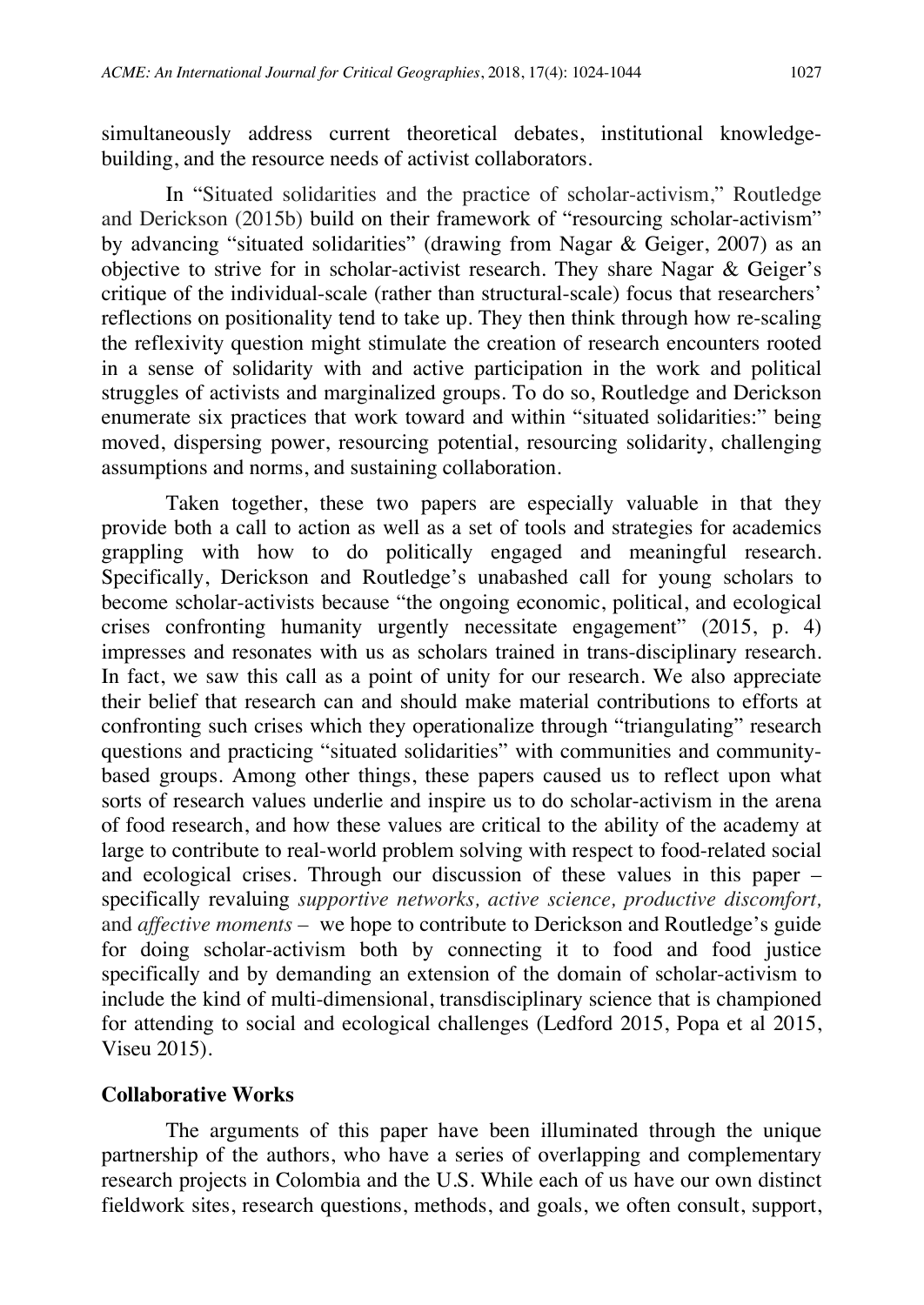accompany and/or debrief one another on our research. We do this in part because each of us brings certain expertise to the others – expertise in logistical, locational, social, environmental, theoretical, emotional and scientific terms. This collaboration has played a large role in our ability to conceptualize food research and food justice in far-reaching ways, and we aim to communicate this collaborative broadening through our below narratives. Specifically, our collaborations have allowed us to see multiple sides of food justice – food as an organizing tool and food as nutrition, food as emotion, and food as a right, food/food production as a desire, and food/food production as an ecological action.

As researchers with diverse academic trainings and personal backgrounds, it was not surprising that we arrived at quite different conceptualizations about what is valuable about our research. As part of this paper, we hope to demonstrate that one of the reasons that scholar-activism has the potential to be so useful for food justice scholarship is its ability to enable food justice scholarship to be as broad, encompassing, and fluid as the food practices that are enacted in social and ecological mobilizations on the ground. This ability is in large part due to the collaborative mode of conducting scholar-activist research, which produces a multiplicity of perspectives, and which we have worked to cultivate as a research community. Relatedly, we also comment below on the enigma of the scholaractivist label and how, ultimately, revaluing the aspects and effects of our research that we have come to see as important may mean pushing beyond labels to insist (echoing the feminist scholars mentioned in the introduction) upon the active nature of *all* scholarship.

In the discussion that follows, we provide vignettes of our research on food, each of which revolves around a particular research value that we have come to cultivate in the field. We connect these values to Routledge and Derickson's scholar-activist practices, and label each vignette a *re*valuing of an aspect or effect of our research. We do this in order to take into account the fact that while some of these things may have been valued in the past by individual scholars or departments, they are now systematically undervalued in a corporate-model research context that tends to overemphasize standard outcomes, quantifiable data, and the quantity of written research deliverables. We agree with Derickson and Routledge's contrasting of their dedication to scholar-activist knowledge production with David Harvey's insistence on "critical distance" (Harvey 2000). Particularly in the realm of food justice research, the sorts of research activities that build both lasting relationships and comprehensive theorizations, such as eating with someone, sharing seeds, strategizing for the future, or participating in farm labor, requires sustained proximity. In thinking about closeness and long-term connection to our research contexts, it seems appropriate then to begin our discussion with revaluing *supportive networks*.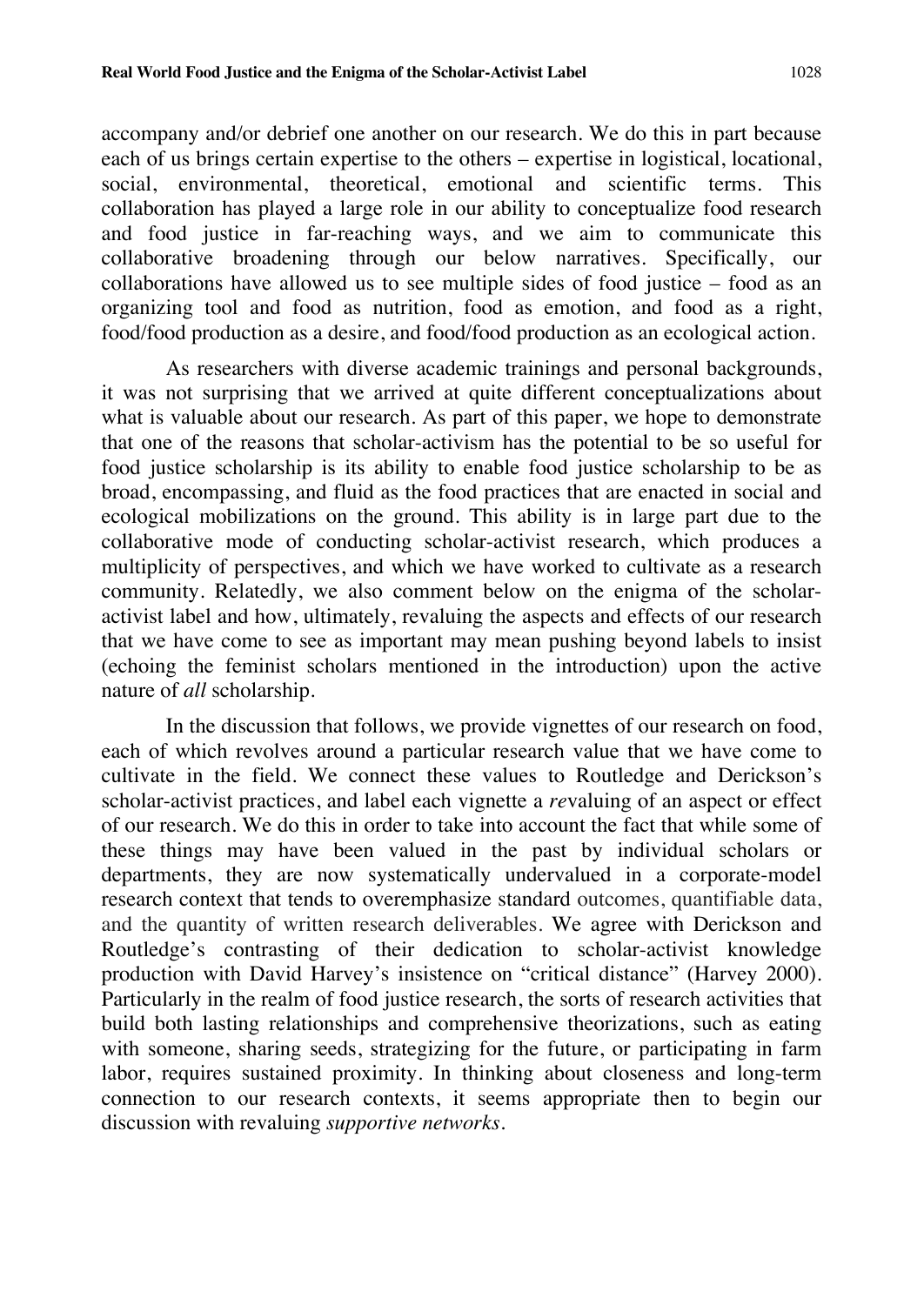#### **Revaluing** *supportive networks*

Alexis has worked for many years as a scholar-activist / activist-scholar in the city of Medellin, Colombia and nearby rural towns and agricultural regions of Antioquia, Colombia. Recently, as part of his collaborative work with Allison, Alexis has begun to pay close attention to how food connects different rural and urban communities that are struggling for different kinds of justice. On the edges and steep slopes surrounding the city of Medellin, many rural communities that were displaced from their homelands due to violence have united to create periurban gardens. These gardens allow displaced families to acquire the kind of fresh, organic, and healthy foods that they were accustomed to in their rural homes. The gardeners encounter many obstacles to growing food in the city – including the high costs of seeds and water. Even more menacing are the recent plans of the city government to create a 72 kilometer public 'green belt' around the margins of the city, which is where many of these residents live and garden, as these lands have been recently recognized as prime property by Medellin's elite class. To overcome these obstacles, gardeners from different neighborhoods in Medellin and farmers from other municipalities in Antioquia are uniting to create networks for the purpose of exchanging knowledge, resources, and experiences. These networks are especially valuable because while some gardeners have decades of experience, others are just beginning to grow food in urban spaces for the first time. For example, some are youth who were displaced at a very young age and the networks enable the interchange of skills and ideas. Also, the relationships built through the network are an important way through which communities rebuild their strength after years of armed conflict; youth particularly have taken up the tasks of rebuilding traditions, preserving biodiversity and participating in the nourishment of their communities through agriculture.

As Alexis has come to see the importance of these supportive networks, he has used his position as a scholar-activist to broaden and strengthen the networks and the relationships within them. Recently he and his research team accompanied five community gardens in their continued growth and community elaboration in Medellin: Sol de Oriente, Llanaditas, Bello Oriente, Antonio Derca and Nuevo Jersusalén. Through various gatherings they have succeeded in creating a cooperative affiliation between the groups called "Saberes y Semillas" [Knowledges and Seeds]<sup>2</sup>. Alexis relies on methods learned from prior community activism and peacebuilding work to strengthen this affiliation. Specifically, two methods, '*piel a piel'* [skin to skin] and '*viaje a pie3 '* [journey by foot], have proven vital. *Piel a piel* refers to social processes that foster a sense of corporeal togetherness – the idea that those working together are human bodies with specific needs (e.g. food, rest, shelter) and capacities for feeling (e.g., emotion, tiredness,

 $\overline{a}$ 

<sup>&</sup>lt;sup>2</sup> This work was done in collaboration with geographer Colleen Hammelman.<br><sup>3</sup> This activity was named after the book titled *Viaje a Pie* written in 1967 by Colombian writer and philosopher, Fernando González.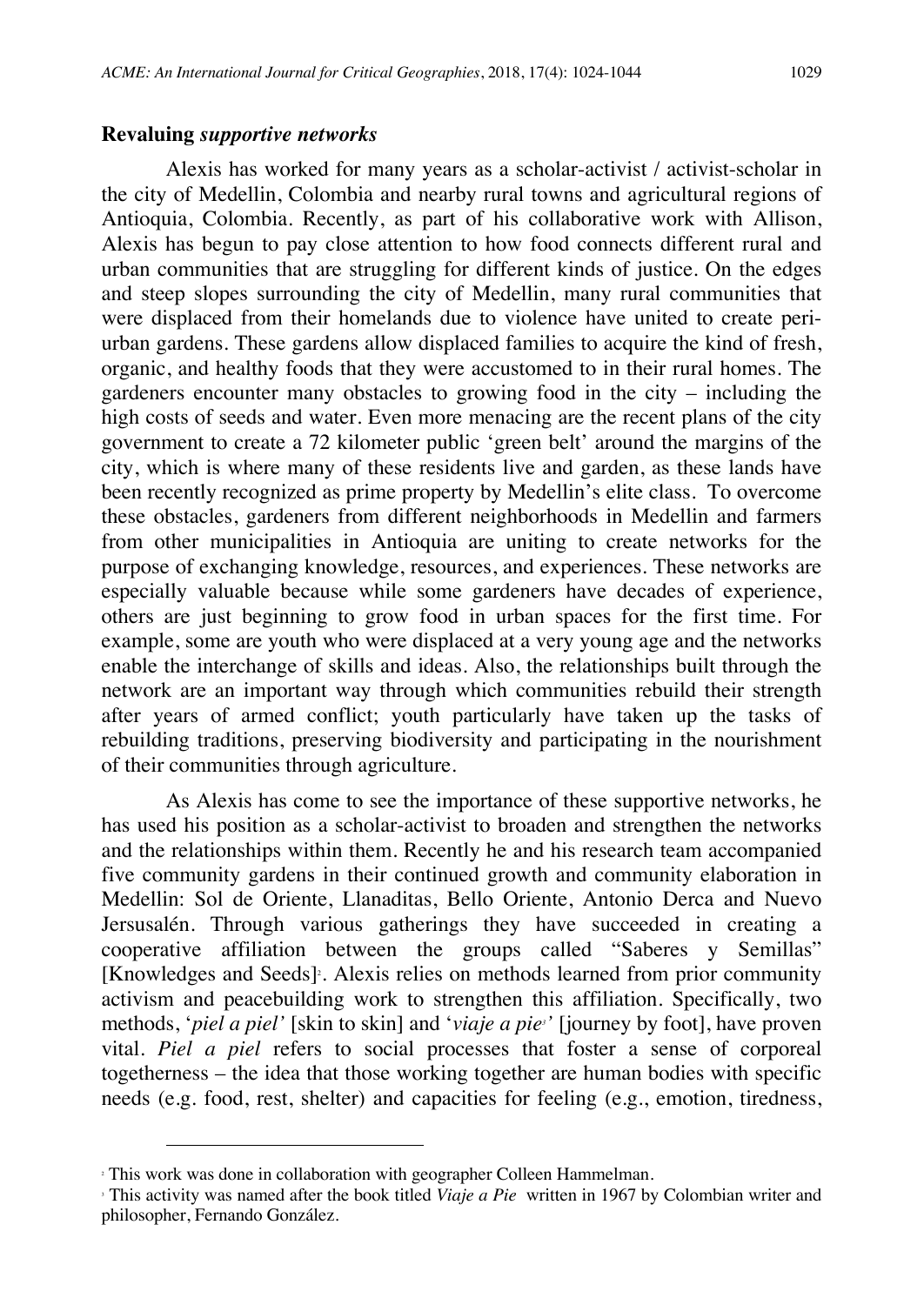pain, heat, and so on) (see also Hayes-Conroy & Saenz-Montoya, 2017). The communities have fostered this sense of togetherness in a few different ways, including especially large popular banquets where community members share foods that were grown in their gardens. Community members have also journeyed together through *viaje a pie*, using their bodies to not only *feel* together, but also to get to know each other's agricultural spaces through direct physical encounter. For displaced youth who grew up mostly in urban environments, journeying to rural places (or vice versa) can be an incredibly powerful motivator to strengthen ruralurban networks.

Events like those described above – banquets, journeys, rituals – are not 'research events' per se, however, as part of a broader attention to how people organize, Alexis and Allison have studied the events themselves – the events they helped to create – as processes of forging connection. In doing so, they have also come to see how the formation of networks might itself be considered something to value in research. We understand this value in at least two distinct ways: First, such networks are valuable for their primary uses as webs of resources, information, and increased political strength in numbers. Second, these networks are valuable for their "tapping" capability, working in the domain of what Routledge and Derickson term "resourcing potential" (2015b) – the ability to connect new organizers, gardeners, activists and scholars or scholar-activists to others. Along these lines Alexis and Allison have recently created an online/offline mapping project called elatlas (elatlas.org<sup>4</sup>) that hopes to facilitate connections between diverse community groups, including food and agriculture-based groups, through both in-person events and online capacity.

In addition to academics resourcing the potential of community members and activists, we have also found that the process of valuing networks directly opens up channels through which community collaborators make their own inquiries into and demands of the research project, which is crucial to the sort of solidarity-based scholar-activism and "politics of resourcefulness" that Derickson and Routledge discuss. For example, in a related conversation with farmers from a different rural region in Colombia – Montes de Maria –it emerged that many of these farmers were in the process of creating agricultural cooperatives and requested assistance in the technicalities of this initiative. While Alexis does not have training or expertise in these areas, it occurred to him that his food research colleague, a sustainability scientist, Victor, might be able to help, and connected him to the project. Victor is now working to connect his interests in the rural communities of Montes de Maria to his ongoing research in a different agricultural region of Colombia (discussed in more detail below). Since food is a topic of (real

l

<sup>4</sup> The elatlas project is based upon work supported by the National Science Foundation under Grant Number 1452541, (PI Hayes-Conroy), Any opinions, findings, and conclusions or recommendations expressed in this material are those of the author(s) and do not necessarily reflect the views of the National Science Foundation.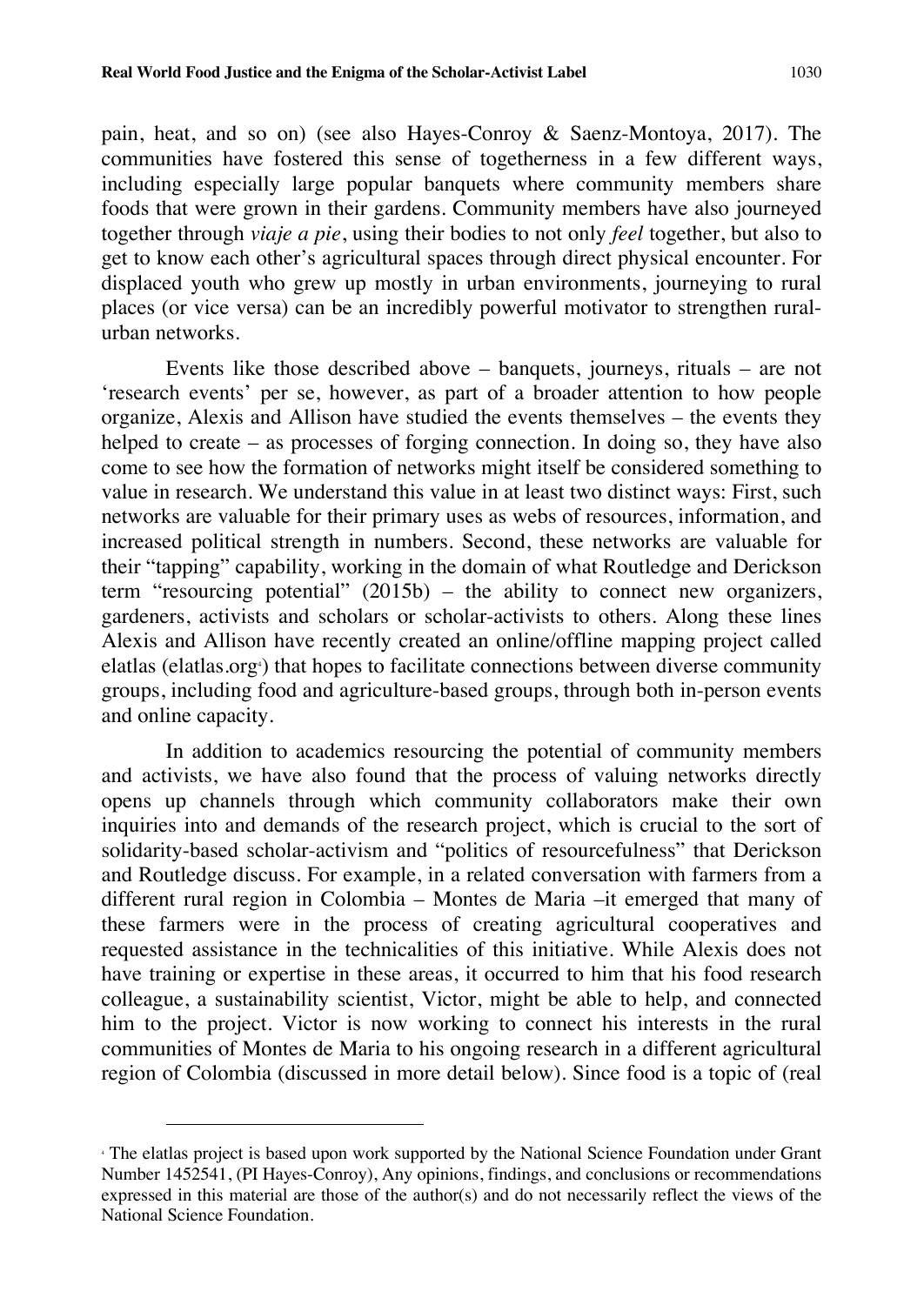world) concern for a wide variety of researchers and research disciplines, creating networks of food scholars, food activists, and farmers seems especially valuable and apropos.

In summary, through this experience of building and cultivating supportive networks, we have come to realize that the practice of "resourcing potential" in the context of food justice research is particularly powerful when it involves transcending and transforming not only the barriers between scholars and activists, but also between scholars of different disciplines. Moreover, we have found that it is the valuing of networks for networks-sake, allowing them to evolve and deepen on their own, which facilitates this transdisciplinary engagement.

#### **Revaluing** *active science*

During the last 3 years, Victor has been working in understanding the social and environmental changes associated with rapid large-scale agricultural expansion in the Eastern Savannas of Colombia, a region known as Orinoquia. Specifically, the goal is to understand the feelings and relationships that different actors, particularly local rural residents, hold towards their land and towards other actors, as well as how they envision 'desirable futures' at the onset of a new post-conflict era in Colombia.

The construction and understanding of desirable futures is becoming a central point of researchers working in the field coined as "sustainability science." The recent attention to this topic comes from the realization that as a transformative discipline, sustainability science should go beyond standard paradigms of conceiving the future as 'what kind of world is probable,' in order to elucidate 'what kind of world is desirable' (Bai et al 2015, Castree 2015, Verburg et al 2015). Sustainability science is perhaps one of the most prominent examples of how the social role of scientists has dramatically changed in recent years in ways that create potential convergence with researchers who practice scholar-activism. Traditionally, scientists have aimed to create empirical evidence to gain an "unbiased" understanding of the world, but have restrained themselves from making value judgments about those discoveries, leaving it up to policy makers to interpret and use their discoveries. This traditional view has been critiqued by many social scholars, most prominently feminist scholars (e.g. Haraway 1988), but that critique has itself been compartmentalized in the academy, and science is still in search of feasible ways to engage more meaningfully with people. However, there is a growing understanding among sustainability scientists that, given the linked challenges of global climate change, inequality, and environmental degradation, for which food production and distribution is central, scientists should go beyond providing empirical evidence to actually arguing for direct policy implications of their work. Or, even further, they may consider applying new actions themselves that directly work toward social justice or environmental sustainability (Lövbrand et al 2015).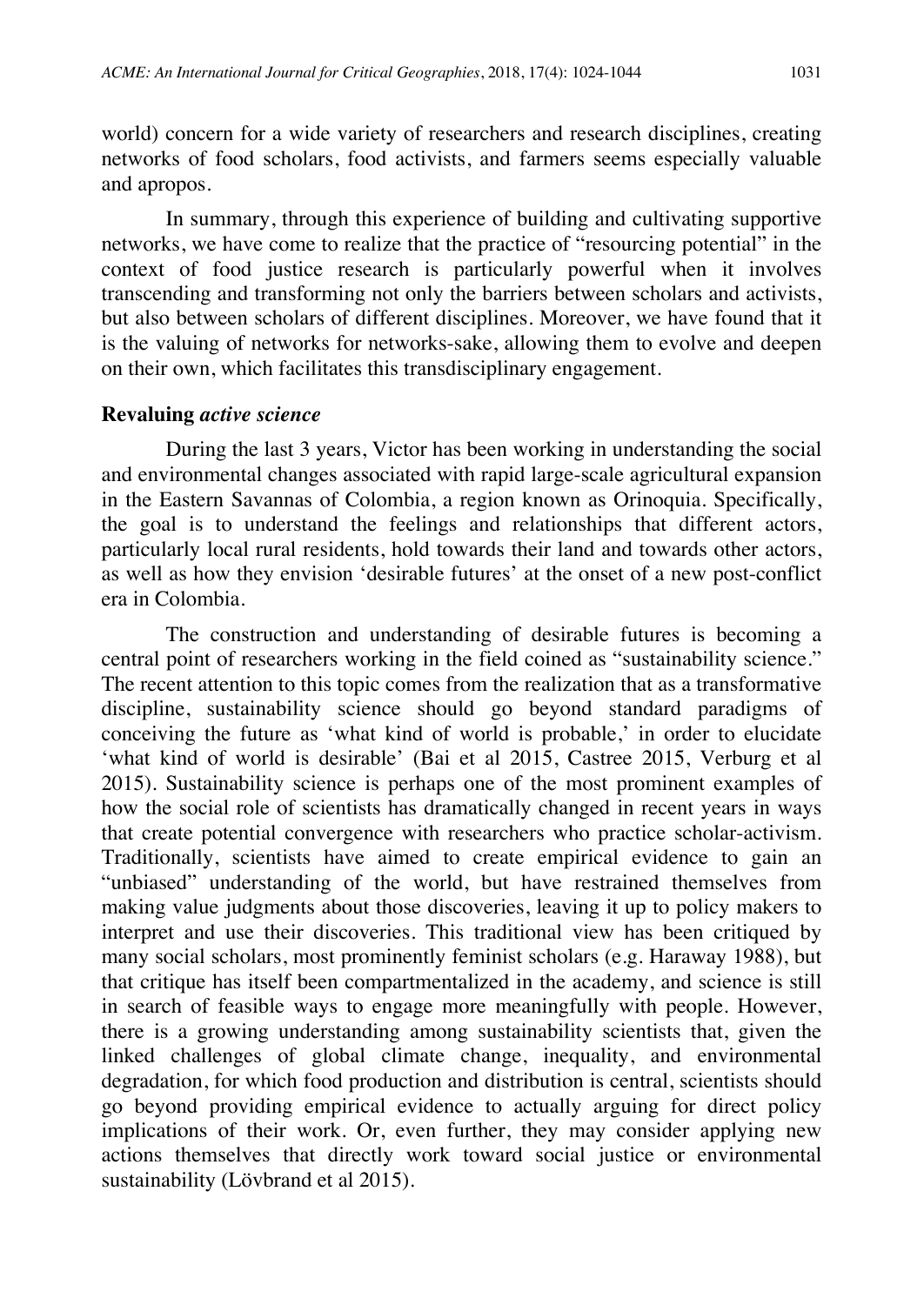Such questions are particularly relevant for the Orinoquia region of Colombia, which in the last two decades has undergone a rapid expansion of industrial agriculture. Orinoquia has been targeted by the national government, large national economic groups, and several global food commodity corporations as the next great food basket for fulfilling global demand (DNP 2014). Recent industrial cultivations correspond mostly to tree plantations, oil palm, grain crops and sugarcane. These industrial cultivations appear in many ways to be in conflict with the desires and livelihoods of traditional inhabitants, both those corresponding to several indigenous groups as well as later colonists that arrived to seek new opportunities or to escape from violence in other regions of the country.

Through his research, Victor engaged different groups of actors in individual and small group open conversations about their feelings and desires related to their everyday lives and food production in Orinoquia, and about the recent transformations occurring in their territory. As a sustainability scientist, he wanted to know: what are local people's desirable futures and how are they in conflict with the emerging rapid landscape transformation? How can these futures be accurately and justly represented in the landscape? With growing global populations and consumption patterns, some narratives have called for doubling agricultural output by 2050 (e.g. Alexandratos and Bruisma 2012). This blanket call has in many cases been made with no consideration of the disruption that such an increase can cause on the everyday life and desires of those living in agricultural landscapes. Participants in the research included long-term colonists, indigenous groups, and incoming investors and workers from other regions of Colombia.

Victor went to the field with the expectation that local residents would provide him with a detailed description about how they would shape the territory in order to fulfill their desires. This expectation was derived, in part, from the experiences of the other authors in Montes de Maria, Colombia, as described above, where rural residents were well organized and thinking collectively about the future of their territory. Instead, he found that for the most part, the desirable future by rural dwellers does not deviate much from the living present. While external entities have developed detailed visions of the territory based on changes that enable large-scale agricultural production (including infrastructural development, rural and urban landscape planning and the elaboration of investment schemes), smallholders, in contrast, speak about desirable futures in ways that are conditioned by their traditional agricultural practices and their everyday cultural engagement with the territory. For the most part, the desirable futures for rural residents involve the continuation, or in some cases, the intensification of their current practices.

Meanwhile, significant changes to the territory are already taking place, which will inevitably impact the current practices of rural residents. Examples of such changes include the selling of neighboring properties, the consolidation of several landholdings by new owners (many of whom are unknown to local residents), the outmigration of former neighbors, the establishment of large-scale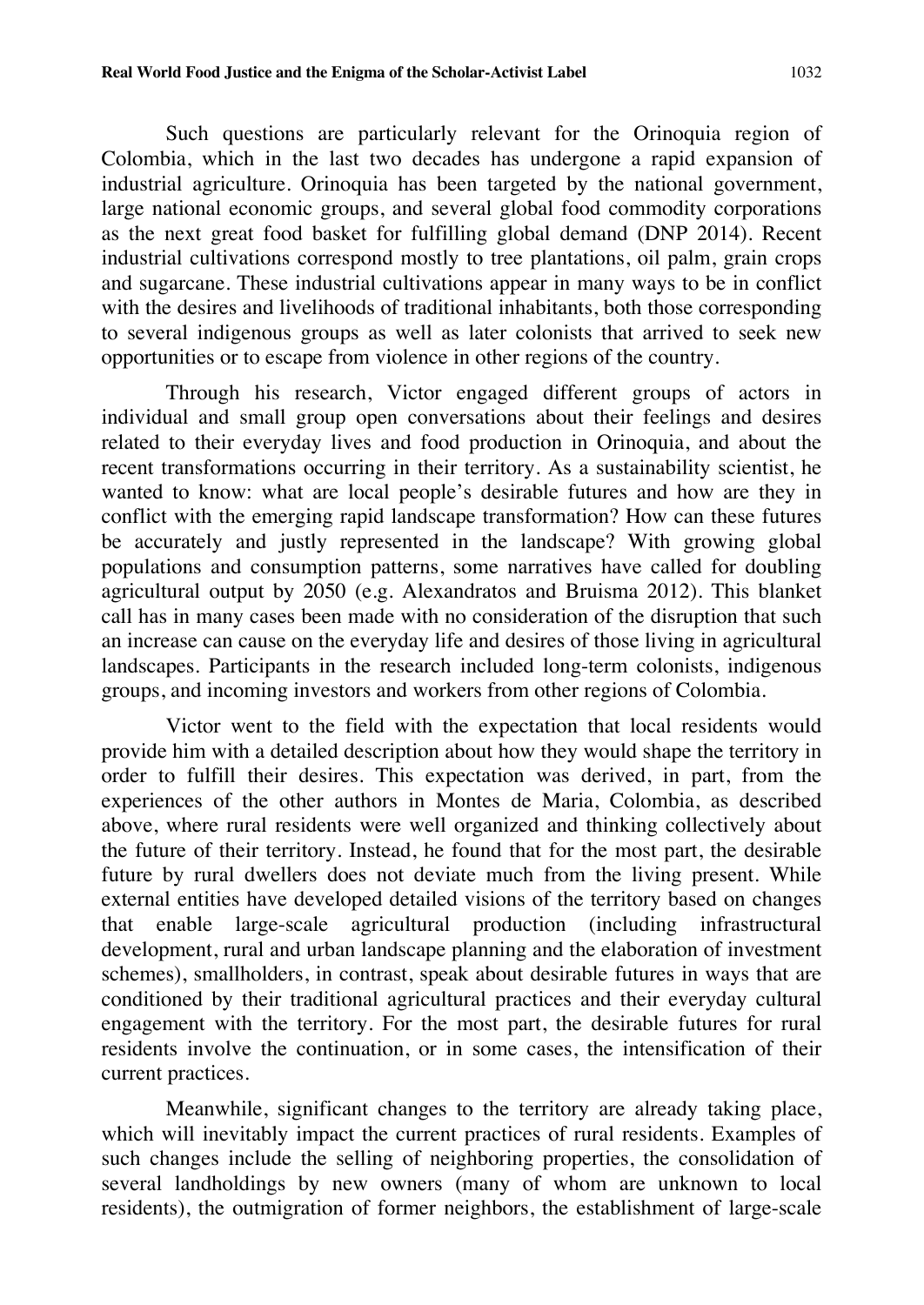cultivations around their properties, the improvement of road infrastructure or even the formalization of land ownership, and the enforcement of unprecedented land taxation schemes by the state. The interviews in Orinoquia evidenced a lack of familiarity (on the part of inhabitants) regarding the extent to which agricultural development can change their ways of being. This finding is in contrast with the Montes de Maria case, where inhabitants have a long history of collective awareness of and struggle against different historic pressures for agricultural development by external actors. Rural residents in Orinoquia have not had the opportunity to collectively weigh the ongoing changes to their territory – an opportunity that may significantly alter the way they articulate desirable futures and develop strategies to achieve them.

For a positivistic researcher these initial findings constitute a challenge for objective inquiry: How can one understand desirable futures when they do not differ from the present? For a constructivist researcher, this same scientific dilemma lays bare a hidden cultural context to the science: in this case, the science is built on the assumption that people will desire something different to what they have. For an *active scientist*, however, this quandary entails deeper questions: How can we actively and appropriately enable rural residents to take into consideration the diverse ways in which emerging transformations may collide with their current livelihoods and therefore with their desirable futures? To what extent is it our responsibility as researchers to facilitate intellectual and emotional understanding of the changes to their region that are being planned? And more generally, what constitutes appropriate and effective collaboration between science and rural residents? These last questions are particularly tricky because many scientists feel that they must walk a fine line between avoiding bias and motivating new understandings among residents. As a result Victor is working to produce new, rigorous scientific methods, including the use of visual technologies, which more fully engage rural residents and facilitate their awareness of ongoing changes in order to build and strategize their desirable futures. He is doing this by involving some of the lessons learned by the team in other parts of the country (e.g. Antioquia and Montes de Maria).

Scholars and particularly sustainability scientists can make a profound contribution to enable the construction and achievement of rural communities' desirable futures. This contribution is vital because rural dwellers are commonly the most vulnerable and least politically influential actors in areas undergoing rapid agricultural changes. In terms of scholar-activism, sustainability scientists coming to value active science and grappling with the questions that ensue from enacting this value have a tremendous opportunity to practice what Routledge and Derickson refer to as "dispersing power" (2015b). In this case, it is scientific findings, techniques, and expertise, which all too often are monopolized by interest from those in a position of power, that instead get dispersed "away from [powerful entities and] academia, and in the form of connection, cooperation, and communication with community [members]" (2015b, p. 397).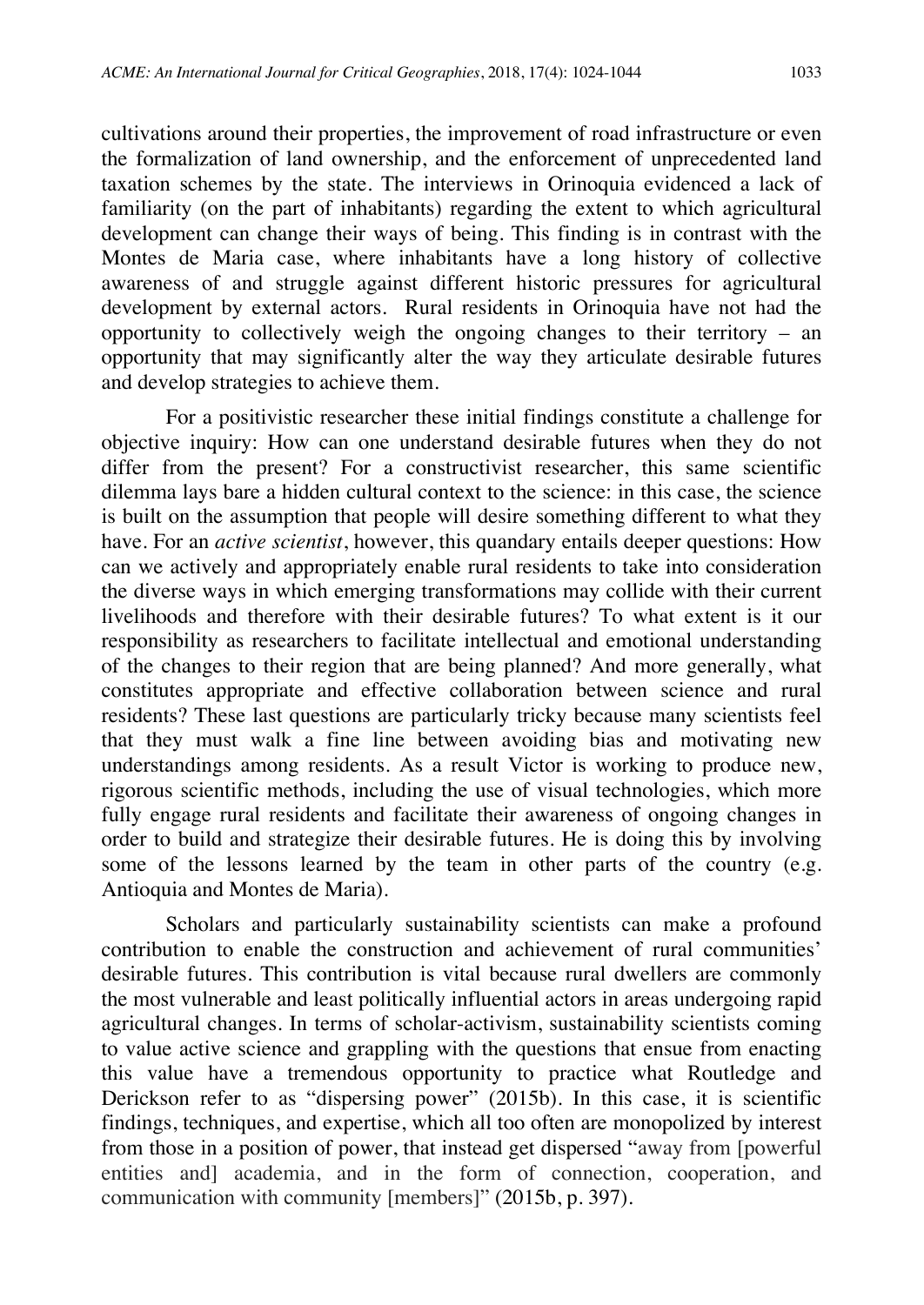For scientists interested in revaluing active science, however, three major challenges ensue: 1) confronting the orthodox practice of producing 'objective' results and using them to write papers with the hope of becoming highly cited by other academics, 2) reaching an appropriate balance between contributing with academic knowledge and providing space and resources for rural inhabitants to develop their desirable futures based on their own knowledge and cultural engagement with the territory, so that the scholarly contribution does not represent a form of academic colonialism, and 3) transcending the aversion to directly apply scientific knowledge relevant to real life decisions out of fears of sounding "biased."

For the purposes of this special issue, this last challenge is particularly vital because there is much resistance among scientists to be labeled as "scholaractivists," due to the risk, more prominently with climate change research, that this label can be used to question the validity of robust scientific findings (Dawidoff 2009). How can we ensure that active science is valued *throughout* the academy while also addressing the other two challenges listed above? We cannot thoroughly answer this question in this paper, however, we can begin to hint at a resolution that has come through our own cross-epistemological collaboration: Radically interdisciplinary engagement between positivist-trained scientists and those trained in critical epistemologies typically brings both sides outside of their comfort zones. We find that there can be productive value in this and other kinds of researcher discomfort.

#### **Revaluing** *discomfort*

Rebecca, alongside the other authors, has been participating in a long-term project with the Philadelphia Urban Creators (PUC hereafter), a youth-led urban farming and community organizing group located on the edges of Temple University, where all of the authors are either students or faculty. As a Temple graduate student, scholar-activism with a food justice organization gave Rebecca the opportunity to become more intentionally involved in a context that all of us are implicated in, simply by virtue of being part of Temple University. In fact, recognizing that we are always already involved in and impacting any given sociopolitical context that we choose to study, Rebecca has come to see her work with PUC as an example that clarifies the intentionality of scholar-activism – we are not simply *getting involved* but rather we are contributing towards specific aims, through the allocation of academic resources toward mobilizations for justice (food and otherwise).

Derickson and Routledge discuss the "need to engage our deep emotional responses to the world around us to compel us to become engaged scholars" (2015, p. 4). We relate to this claim because the project with PUC began after sustained feelings of discomfort and angst over the inequalities and strained relationships in the North Philadelphia-Temple University context. Among other things, involvement in this project has helped us to understand that the current relationship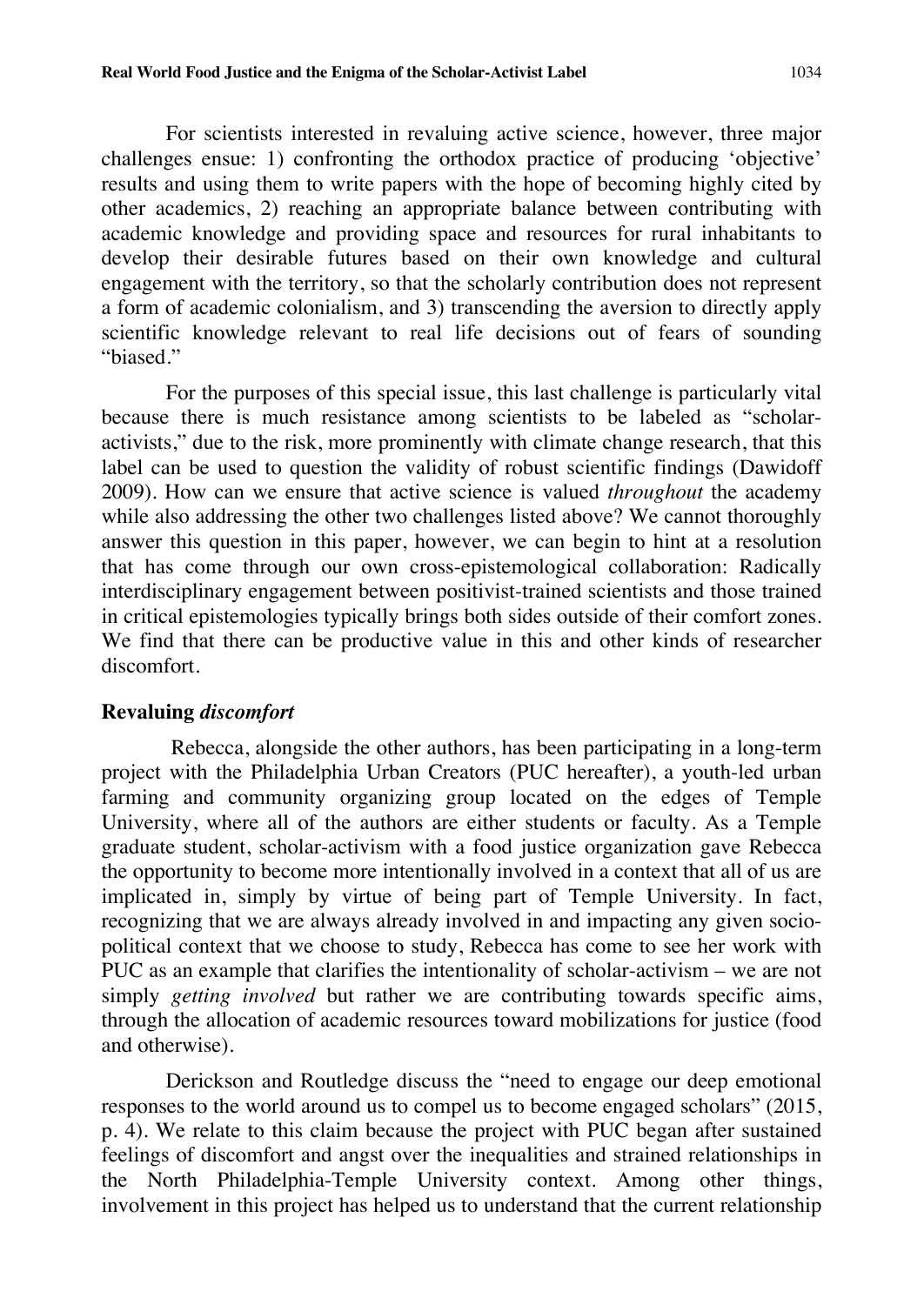between Temple University and its surrounding North Philadelphia neighborhoods is in flux and quite distinct from decades past, having evolved considerably since the university was founded in 1884. In its early years, Temple University had been very much embedded in the urban fabric of North Philadelphia. The university acquired its name because it was started in the basement of the Grace Temple Baptist Church as a subversive space for working-class parishioners who could not receive a university education otherwise (Hilty & Hanson, 2010). At this time, as industrialization in North Philadelphia boomed, so did Temple as an institution, offering more specialized academic services, but continuing to cater to the neighborhood's working class communities. As a result of recent economic trends of deindustrialization and subsequent profit-oriented urbanism, two interrelated outcomes have developed at the North Philadelphia-Temple University interface: 1) there has been an increase in vacant lots and abandoned properties that now dominate the urban-ecological landscape, and 2) Temple University as an institution has been expanding spatially into North Philadelphia neighborhoods, but is now focused increasingly on attracting students from outside the city, state, and country, rather than the now predominantly Black North Philadelphia residents with whom it shares a geography.<sup>5</sup> This has generated an increasingly strained relationship between our institution and the neighborhood that did not always exist, and that has implications for everyday social relationships between Temple students and North Philadelphia residents.

Rebecca's first several weeks of graduate school at Temple University were accompanied by strong emotional reactions to the Temple-North Philadelphia divisions that are evident both spatially and socially. Thanks to a scholar-activist relationship already established by Allison (Rebecca's advisor), PUC's Life Do Grow farm became a place to learn about the fight for food justice in North Philadelphia, as well as a place for deploying and transforming feelings of discomfort over the existing relationship between Temple University and North Philadelphia into a set of research objectives with the organization.

One of the first projects Rebecca worked on with PUC was centered around a new initiative called the Regeneration Project, a restorative justice program for young people whose crimes occurred in the police district within which the farm is located (Croog 2016). While paying program participants a salary is an important component of the initiative, PUC's idea with the Regeneration Project is not just to hire young offenders as workers on their farm, but to engage them as "urban

l

<sup>5</sup> Evidence of this can be seen in Temple's 2017-2022 alumni strategic plan which lists "The Generation Gap" as a major issue of engagement, explained as "Temple's alumni straddling an appreciable 'generation gap' between the Commuter Generation (pre-2000) vs. the Residential Life Generation (post-2000)" (*Temple University Alumni Association and the Office of Alumni Relations*, 2017, 6). These changes and date ranges are supported by an article in *Diverse Issues in Higher Education* which discusses the increasing rates of out-of-state students at Temple University starting in 1998, accompanied by decreasing rates of Black students (Benner, 2007).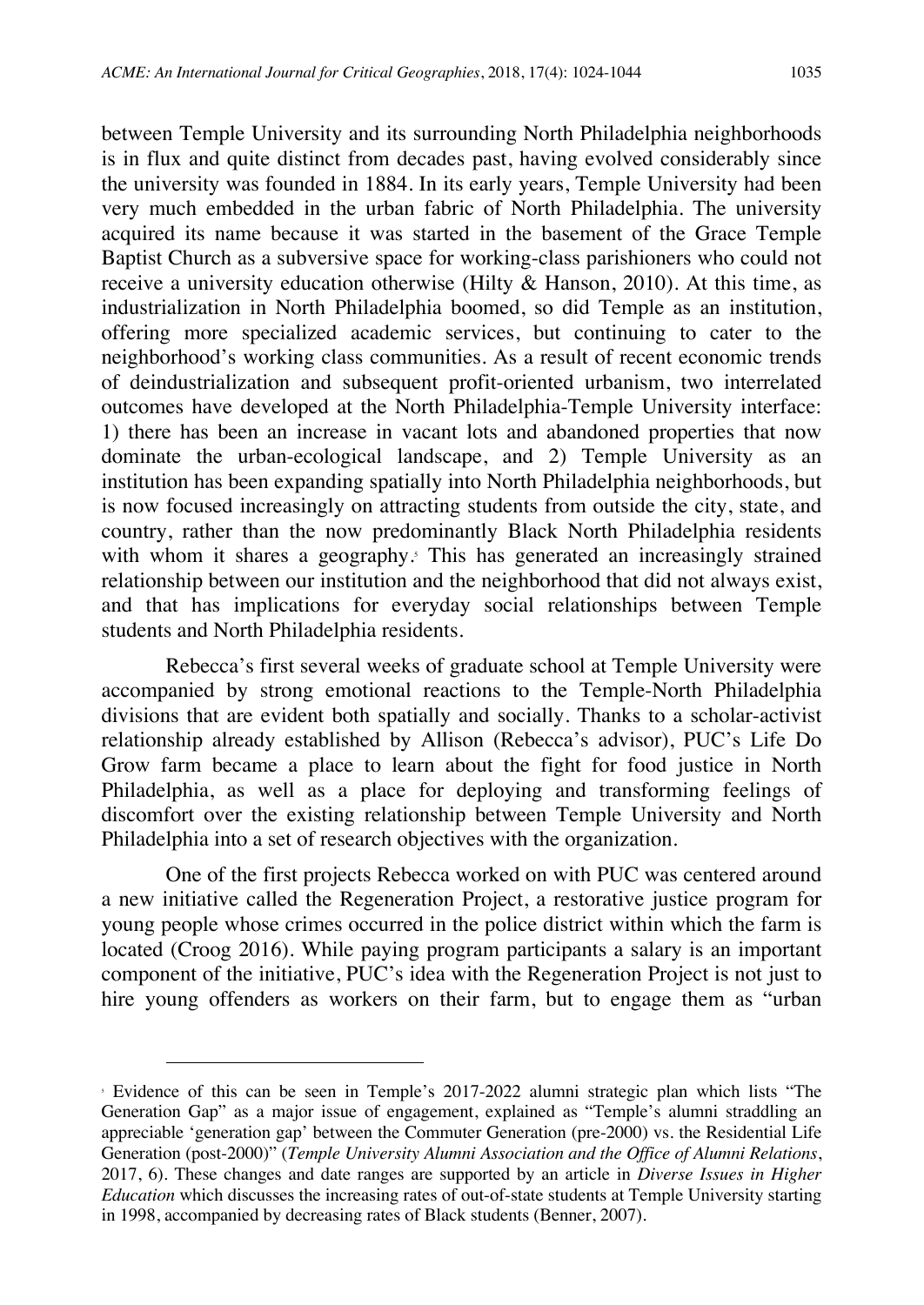creators" to work alongside the rest of the organization to imagine and enact more just and sustainable visions of their city. As part of the organization's funding agreement, PUC was required to conduct an evaluation of this program, but had neither the time nor resources to do so. Coincidentally, Rebecca had just taken a course at Temple on program evaluation and PUC asked her to do the program evaluation. This mutual relationship directly benefitted PUC while giving Rebecca a connection to the farm that enabled her to conduct her own participant observation with the staff and participants in the program.

While working on the Regeneration Project brought feelings of excitement, in part because the program evaluation as a scholar-activist outcome felt so tangible and useful to the organization, new feelings of discomfort and uncertainty also arose with the realization that this project was not explicitly about food. For a new graduate student trying to position herself as a food researcher, this was an anxiety-provoking insight. However, after months of fretting over how to understand the relationship between food and restorative justice, a moment of clarity occurred during a conversation with one of the founding members of PUC. In this conversation, he explained that for PUC, sustainability is "a process of restoring broken relationships at the scale of the body, the community, and the environment." PUC's own conceptualization of sustainability as *relationship restoration*, thus gave Rebecca a chance to see how PUC was fighting for food justice, without offering that struggle as an explicit goal; food provides a necessary context for community organizing and gives PUC tools to restore relationships that have been broken by oppressive histories, systems, and structures.

For the Regeneration Project specifically, the urban farm plays an important role, not only because it is the laboratory within which program participants cultivate relationships and "urban creations," but also because it was the initial process of converting a vacant lot into a farm that exposed PUC most intimately to the criminal justice challenges facing North Philadelphia. Urban farming practitioners and theorists sometimes forget that so-called vacant lots are never really vacant. In addition to carrying multi-layered and contentious urban histories, they are also often times the site of an inner city's "survival economies" or subversive social networks – drug dealing, sex work, drug use, and so on. Frequently, these activities get disrupted by urban agriculture, which many city politicians and planners consider a successful outcome. From a social justice (and food justice) perspective, however, the displacement of already marginalized people and economic activities from these spaces with little to no regard of their lived experiences is cause for concern and is both something that PUC is working on through their Regeneration Project, as well as something that our research has been able to highlight. Ultimately, it was by working through the discomfort and uncertainty of finding ourselves in a research project that seemed to deviate from established interests in food that allowed for these new theoretical insights into food justice to happen.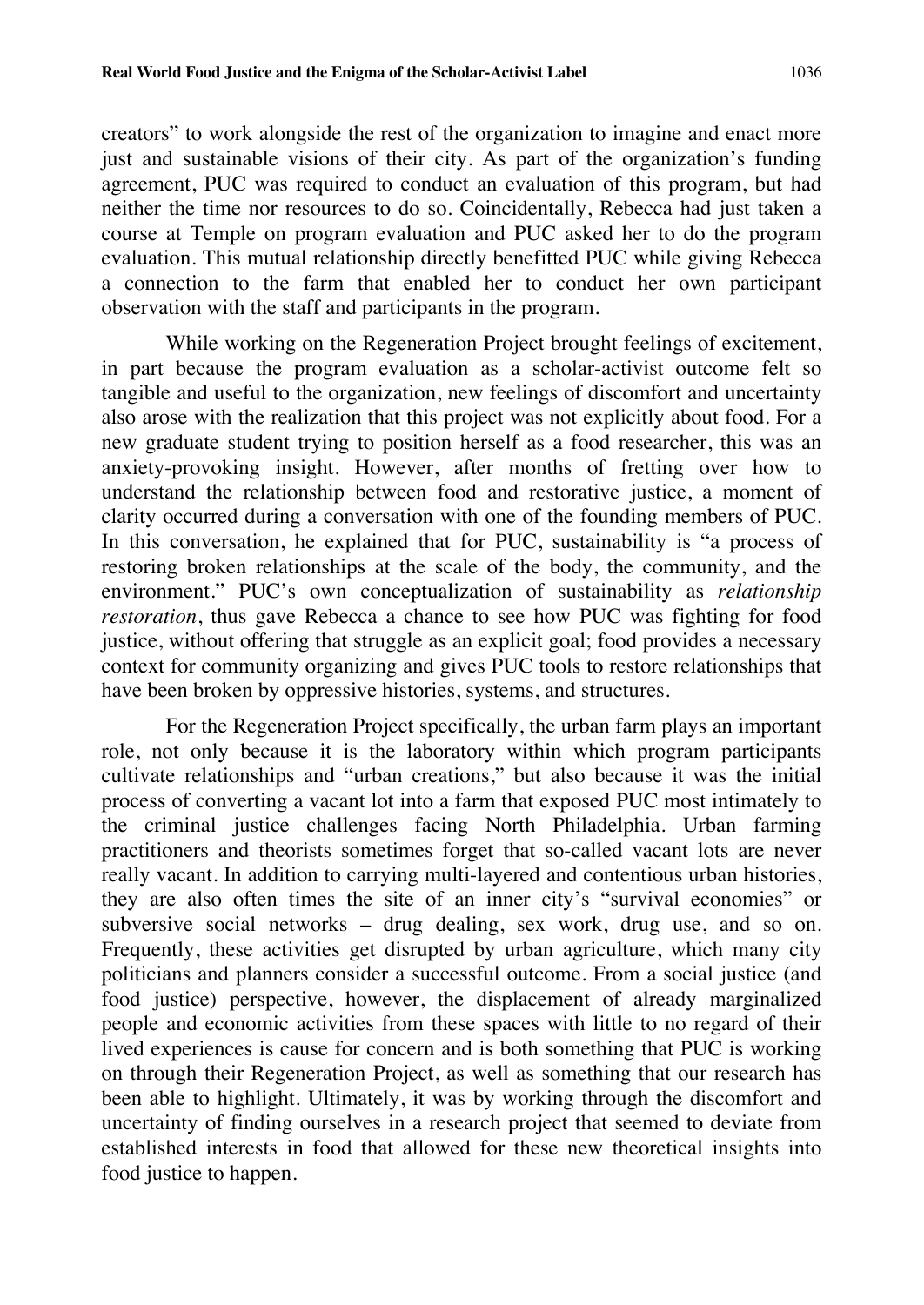The two instances of discomfort discussed here (discomfort with the Temple-North Philadelphia relationship and discomfort with not directly studying food) are certainly not the only times emotions played a formative role our work with PUC. In these cases, however, engaging with uncomfortable emotions specifically brought us into new spaces, both physical and conceptual. Physically, it brought us from inside the walls of Temple University out into PUC's farm and other community organizing spaces in North Philadelphia, and conceptually, it brought us from a narrow conception of food justice as the growing and distributing of food in areas with food insecurity to broader theorizations of how food is used as a tool for inspiring and organizing communities in their fight for justice.

At the same time, emotions such as discomfort and angst, are seldom valued as productive forces in research. Particularly for graduate students and junior scholars arriving to new places, paying attention to discomfort in research may prove beneficial both in inspiring new collaborations and in making conceptual sense of what we see in the field and in our daily lives. Additionally, the process of coming to value discomfort rather than avoid it might inspire scientists to engage with politically-involved social science projects rather than remain in their own silos. In so doing, it has the potential to direct scientists such as Victor toward a deeper engagement with the social contexts of their research, leading to more comprehensive and situated understandings of sustainability and "desirable futures." It is important to note that discomfort in research is not a one-time thing that is simply transcended by establishing a scholar-activist project. Power dynamics within the university, within activist circles/communities, and between these different spaces mean that discomfort is likely a constant in this sort of research. Attending to the myriad of discomforts that emerge in these sorts of collaborations is crucial to achieving "sustained collaboration" (Routledge & Derickson, 2015b) within transdisciplinary scholar-activist networks.

### **Revaluing** *affective moments***:**

Thus far, we have described how researcher discomfort can move food justice scholarship forward, how active science might advance community engagement with food justice where there is none, and how in weaving networks of food growers, scholars and activists may prove supportive and beneficial for all. In this final section, we want to emphasize and provide examples of how within and beyond these efforts, food justice scholars might "resource solidarity" (Routledge & Derickson, 2015b, 10). In detailing this scholar-activist practice, Routledge and Derickson explain that "[b]eyond the mobilization of knowledge and the generation of specific resources, new spaces of encounter can utilize research methods and relational ethics of struggle … [to bring] the future desired into being by creating something that would not otherwise exist and generating *moments* of possibility for the nurturing of solidarity" (2015b, 400, emphasis added). In this section, we want to linger on the significance of "generating [and revaluing] moments" and discuss the role that this plays in transdisciplinary scholar-activist food justice research.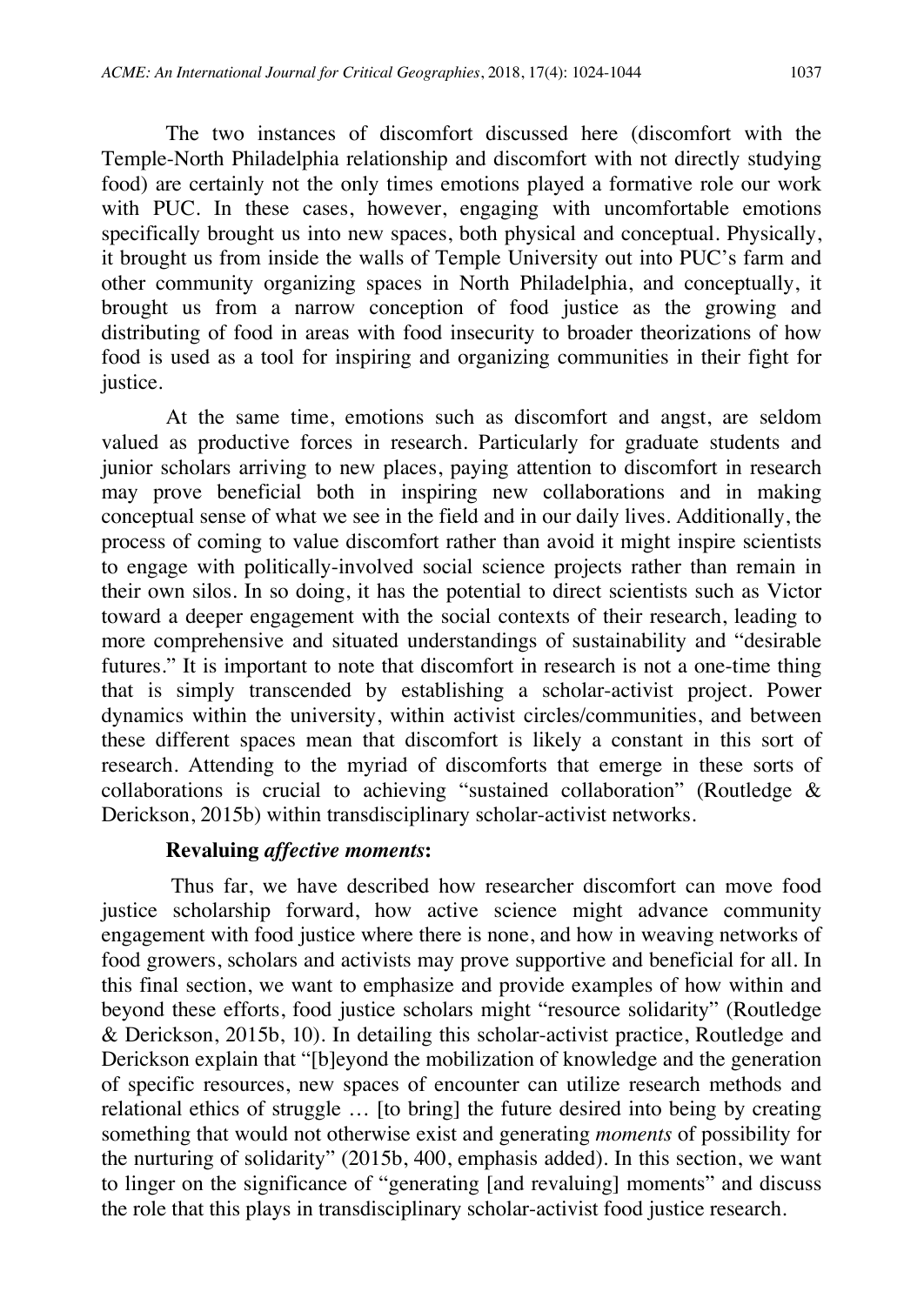Allison, alongside the other authors, has worked on two recent scholaractivist projects directly related to food justice. One of these was a project of "critical nutrition" (Guthman 2014; Hayes-Conroy and Hayes-Conroy 2013) in North Philadelphia, USA, involving staff and parents connected with the Norris Square Community Alliance (further described in Hayes-Conroy 2015). Norris Square is a community organization that offers many services, including preschool educational and health services, to several underserved neighborhoods in Philadelphia. The other project was an inquiry into food adequacy/security among women in the city of Medellin, Colombia who were violently displaced from their rural homelands (described in Hayes-Conroy and Sweet 2015). This project (conducted with another colleague, E.L. Sweet), partnered with the community organization, La Colonia de San Luis, a grassroots group focused on the needs and rights of displaced families. While the two projects have vastly different contexts and objectives, they also shared key methodological and operational lines of approach. Specifically, both projects centered on the creation of 'research events,' described below, where community members come together to 'try on' new ways of thinking and feeling in a shared environment.

In La Colonia, the relationship between the scholars and the organization happened spontaneously – through a serendipitous meeting that led to lasting friendships and commitment to continued work. The research questions – about displaced women's experiences with food – were initially researcher-driven, but the research was very prone to change as there is much need for involvement and innovation in meeting the food needs as well as broader economic and social needs of many of the displaced women connected with La Colonia. In Norris Square, the relationship between the scholar and the organization happened organically – by following existing academic and personal connections and allowing them to grow. The research questions – about health and nutrition – were loosely driven by the organization, but the inquiry in this case was more creative than urgent, as most immediate nutritional needs have been met among families and staff connected to Norris Square, but there is fertile debate about how to do so in more culturally appropriate and economically just ways.

In both cases, the work evolved through the creation of research events where groups of people – between  $8$  and  $12$  – got together to share intellectual and sensorial experiences. In La Colonia, the events were centered on cooking and eating a meal, but the dialogue and emotions brought forth through the event were much bigger than food itself. In Norris Square, the events were centered on a practicum on food-body relationships where participants were invited to share, question, and analyze prior embodied experiences with nutrition and health. Food was present at these Norris Square events, but the central focus was common stories and experiences rather than tastes. In both cases, the research events took much preparation and "extra work" for both the scholars and community leaders involved. So, why did we do them?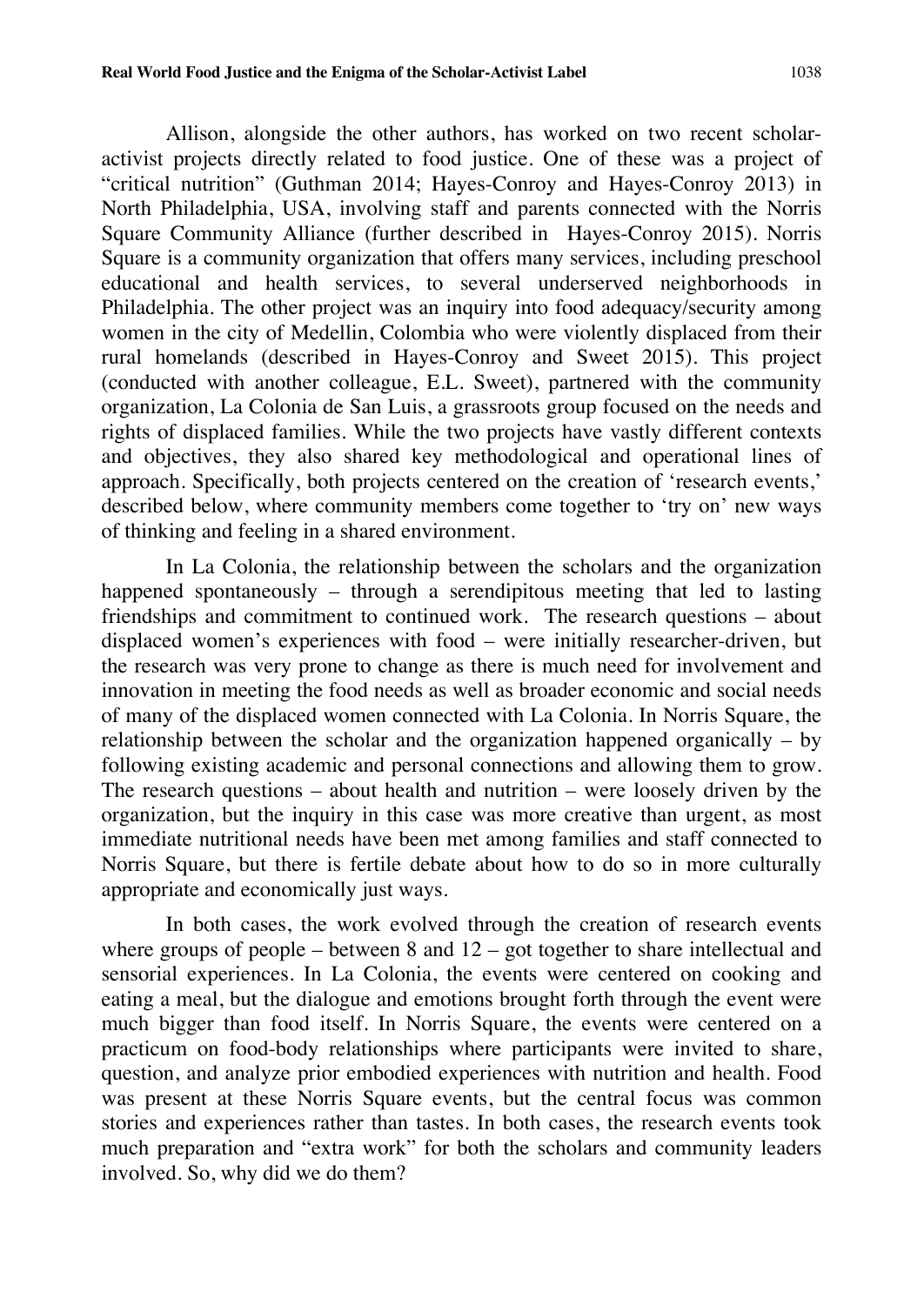This question was asked to one of our Norris Square collaborators when being interviewed (by an external referee) about the challenges and rewards of participating in community-university research partnerships: why did you do it? The implication in the interview was that the collaborator would relate how the information collected during the nutrition-based research had helped her in some way with her labor for the organization. Yet, the reality was, the research involvement had made her work harder. She did it, she explained, because the research events and the relationships built through them made her work "more meaningful."

In the case of the research events with La Colonia, the information collected did very little to attend to the hardships described through the research, but the actual moments of shared tastes, feelings and desires that were created through the research events were moments that were highly valued by those involved. In the years following the main research events, many of the participants talked about how getting together with other displaced women (some of whom were acquaintances whom they had not seen in months or years) to eat and talk and share was itself a very important experience. They wanted to do it again – not necessarily to gain particular *outcomes* from the meeting – but rather to feel those feelings again. Of course, out of those initial research meetings grew important friendships, work relationships, and collective desires to keep dreaming up new projects and ways of working together; yet the events themselves, as they happened, were also very meaningful.

Certainly, qualifying the extent to which food justice research creates meaningful moments would be both absurd and pointless; yet, we argue that in focusing on outcomes – both research outcomes and organizational outcomes – we often lose track of the everyday significance of our work and of the long-lasting relationships of solidarity being created and cultivated. In Norris Square the research outcomes (data and enhanced understanding) were not particularly consequential, but the research events themselves were animated, unifying, and fun. Likewise, in La Colonia the research outcomes never seemed quite enough (there was always more to do and to understand), but the research events were moments of joy, nourishment, and emotional connection for all involved. Such fleeting moments – research events – are rarely seen as products in themselves, but for the lives of those involved, they may be more valuable than other more tangible or quantifiable products (e.g. articles, reports).

At the same time it seems crucial to point out that such affective moments are not at all tangential to science. In fact, research events organized around science can become a powerful means of 'resourcing solidarity,' while at the same time driving the kind of active science described above. Research events are just beginning to be recognized as an affective activity, although feminist scholars have long reminded us to remain thoughtful about potential negative *affects* (Elwood and Martin 2000, Rose 1997). Allison and Alexis have recently negotiated the potentially positive and motivational affects of scientific research events (i.e.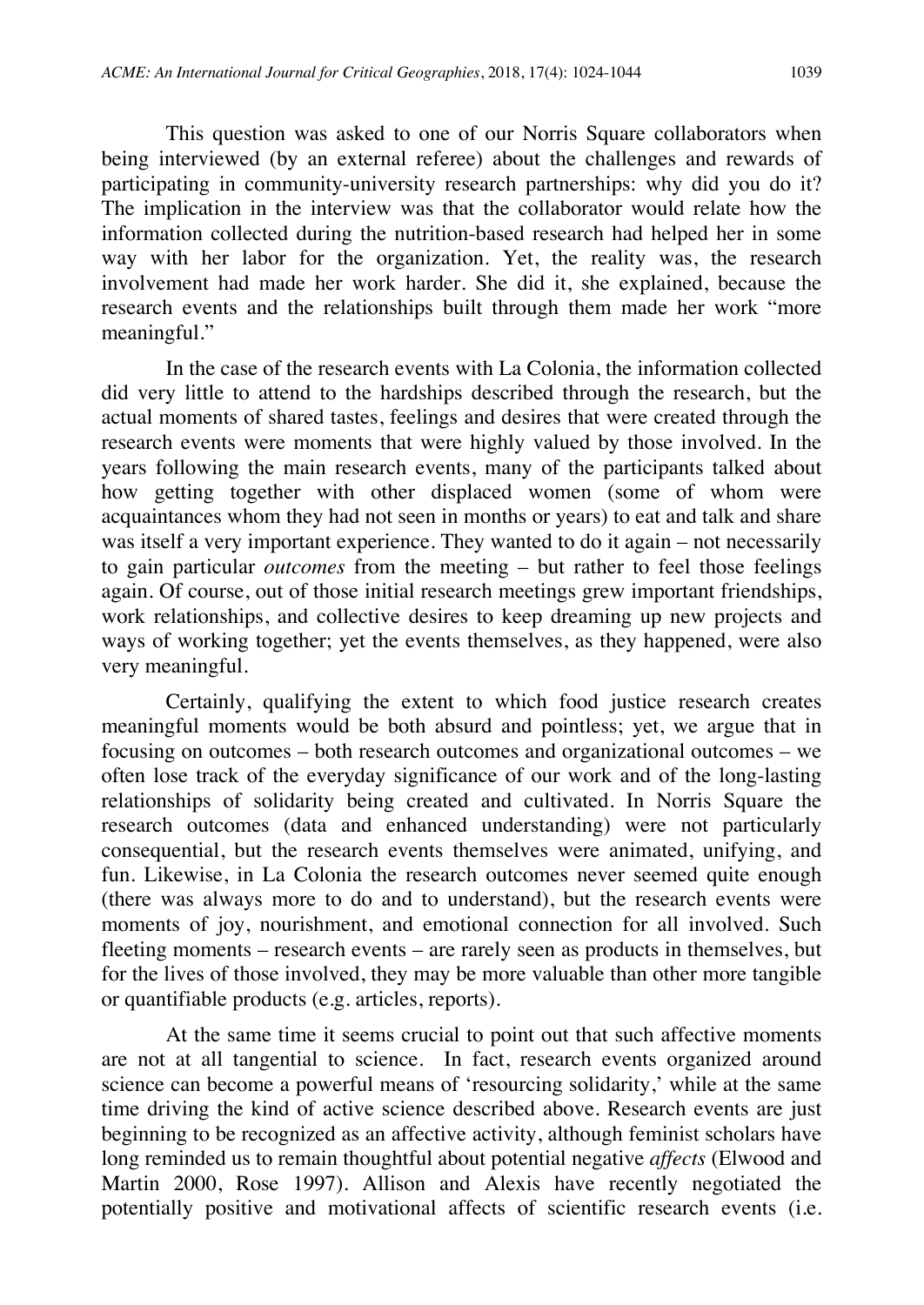events intentionally framed as science) through their ongoing work in Medellin, especially in relation to the elatlas project. While such negotiations are certainly demanding, in part because of the challenges mentioned in the above narrative on active science, we would not be the first to insist that both activism and science can be nurtured by paying attention to affective moments (c.f. Young and Gilmore 2013).

#### **Conclusions**

The scholar-activist research values we have just proposed are not intended to comprise an exhaustive list, but are instead designed to open up conversations in the food justice, scholar-activist *and active scientific* research communities about why we do the type of research that we do. At the same time, we see these four particular values— *supportive networks, active science, productive discomfort*, and *affective moments*—as beginning to sketch a vision of academic research that we feel challenges current paradigms for conducting research in important ways and builds on Routledge and Derickson's work by attending to scholar-activist motivation and meaning-making.

While we discuss discomfort as a crucial motivator of active, critical scholarship, it differs from our other three values in the sense that it seems to be something that happens rather than something that we seek out in research. Yet, while seeking discomfort may not be a prime objective of research, we have used the previous examples to express how seeking *comfort* may also not be a wise objective. In (re)valuing discomfort, we thus value the uncertain openings – new ways of thinking and doing – that go along with it. In the same way, we value *affective moments*, not because all research moments are wonderful or significant, but because in (re)valuing moments we open to the possibility that research activities can be meaningful to all involved.

Our (re)valuing of networks also necessitates uncertainty: networks are imperfect, often power-laden or hierarchical, and filled with contradiction and controversy. However, giving value to the act of networking – of building connections that are supportive – also gives power to the possibility that something good can come out of connecting people and groups that are interested in changing our world. In food justice work particularly, many groups do not always have the power to connect and *stay connected* without outside resources; thus one of the important resources that scholars may provide is increased capacity for networking and sustained connection.

Fittingly – and this is one of the aims of our own networking project, elatlas.org – we also find value in connecting scientists with people and groups that are interested in social change. Transdisciplinary science is gaining legitimacy for its perceived potential to address real-world challenges, in part by connecting with others – farmers, organizers, teachers, activists, professionals, and so on – outside the academy. Sustainability science, as described by Victor above, is an exemplar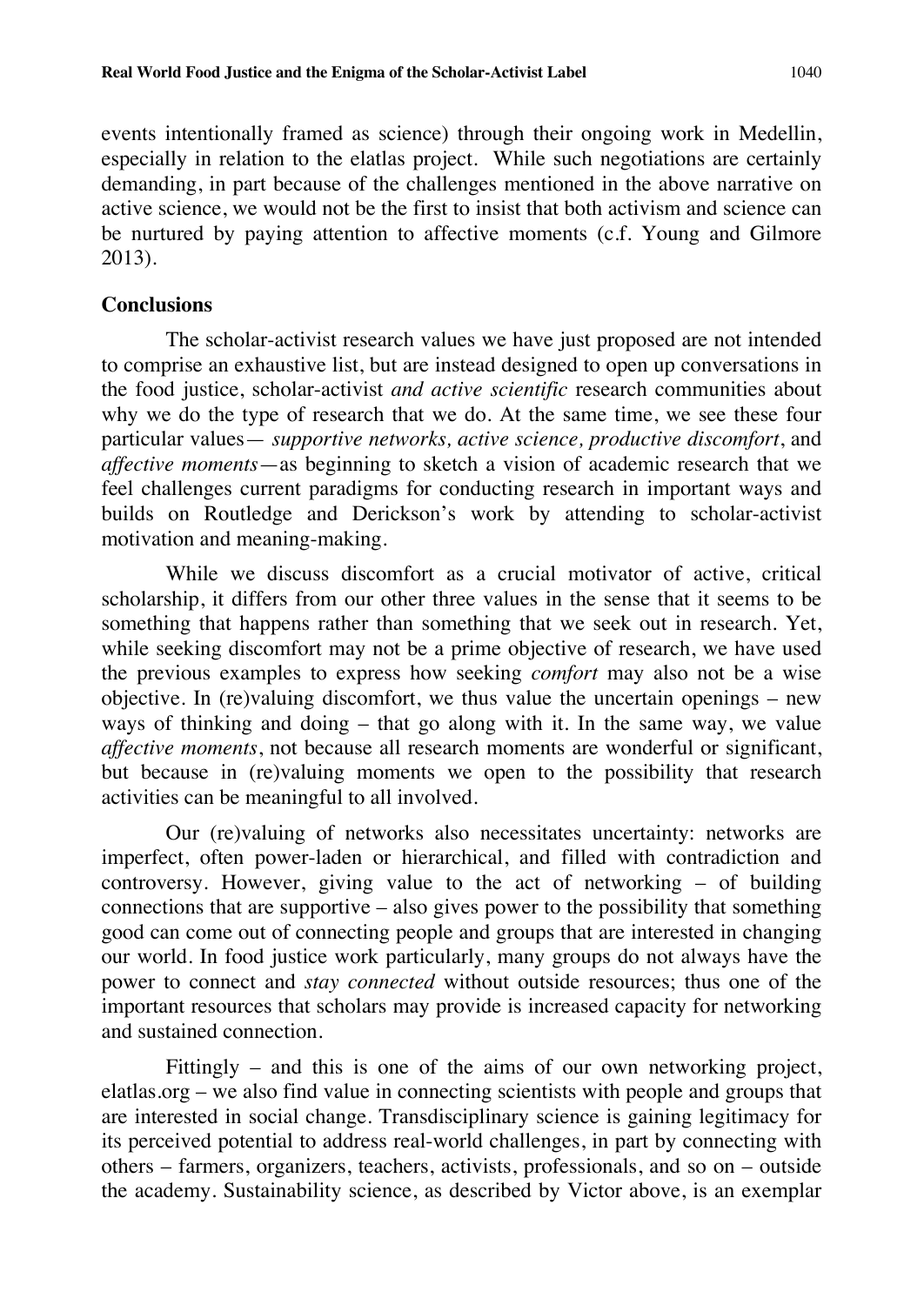transdisciplinary science that is significantly relevant to global food justice concerns. Many sustainability scientists aim for active research agendas, but hesitate to use the label scholar-activist because of the politics of delegitimization that it entails in mainstream science. We ask why have there been so few instances of planetary, life or physical science appearing in scholar-activism or food justice work? In thinking about the normative imperative of sustainability science, we propose the value of *active science* in order to begin to carve out space for and attract the interest of scientists in scholar-activist and food justice communities. Such partnerships have the potential to expand and diversify the impacts of our work with community-based partners and organizations. In addition, through this paper we also call for a (re)valuing of the enigma of scholar-activism and a sustained effort to broaden the scope and substance of active scholarship within and beyond food justice.

To conclude, we would like to echo claims made by Derickson and Routledge by emphasizing that we are proposing this set of research values in the context of our neoliberal reality, under which the defunding of crucial social programs and community-based organizations as well as increasing inequality, necessitates that we conduct engaged research that allocates academic resources to the funding and expansion of such initiatives. Having this paper revolve around *values* was not random; we do not shy away from arguing that there is a moral urgency to conduct active and activist research. We feel that it is no longer appropriate or plausible to do research for research's sake and then merely hope that policy decisions or grassroots mobilizations will incorporate our findings. We envision scholar-activism not as a fringe movement within the academy, but as an academic paradigm in which the research process itself is used to collectively and collaboratively address current real world struggles.

#### **References**

- Alexandratos, N., & Bruinsma, J. (2012). *World agriculture towards 2030/2050: the 2012 revision* (No. 12-03, p. 4). Rome, FAO: ESA Working paper.
- Bai, X., Van Der Leeuw, S., O'Brien, K., Berkhout, F., Biermann, F., Brondizio, E. S., ... & Revkin, A. (2016). Plausible and desirable futures in the Anthropocene: a new research agenda. *Global Environmental Change*, *39*, 351- 362.
- Benner, M. (2007). Is Temple No Longer Diversity University? *Diverse Issues in Higher Education.* Retrieved from http://diverseeducation.com/article/8772/
- Börjeson, L., Höjer, M., Dreborg, K. H., Ekvall, T., & Finnveden, G. (2006). Scenario types and techniques: towards a user's guide. *Futures*, *38*(7), 723-739.
- Castree, N. (2015). Geography and global change science: Relationships necessary, absent, and possible. *Geographical Research*, *53*(1), 1-15.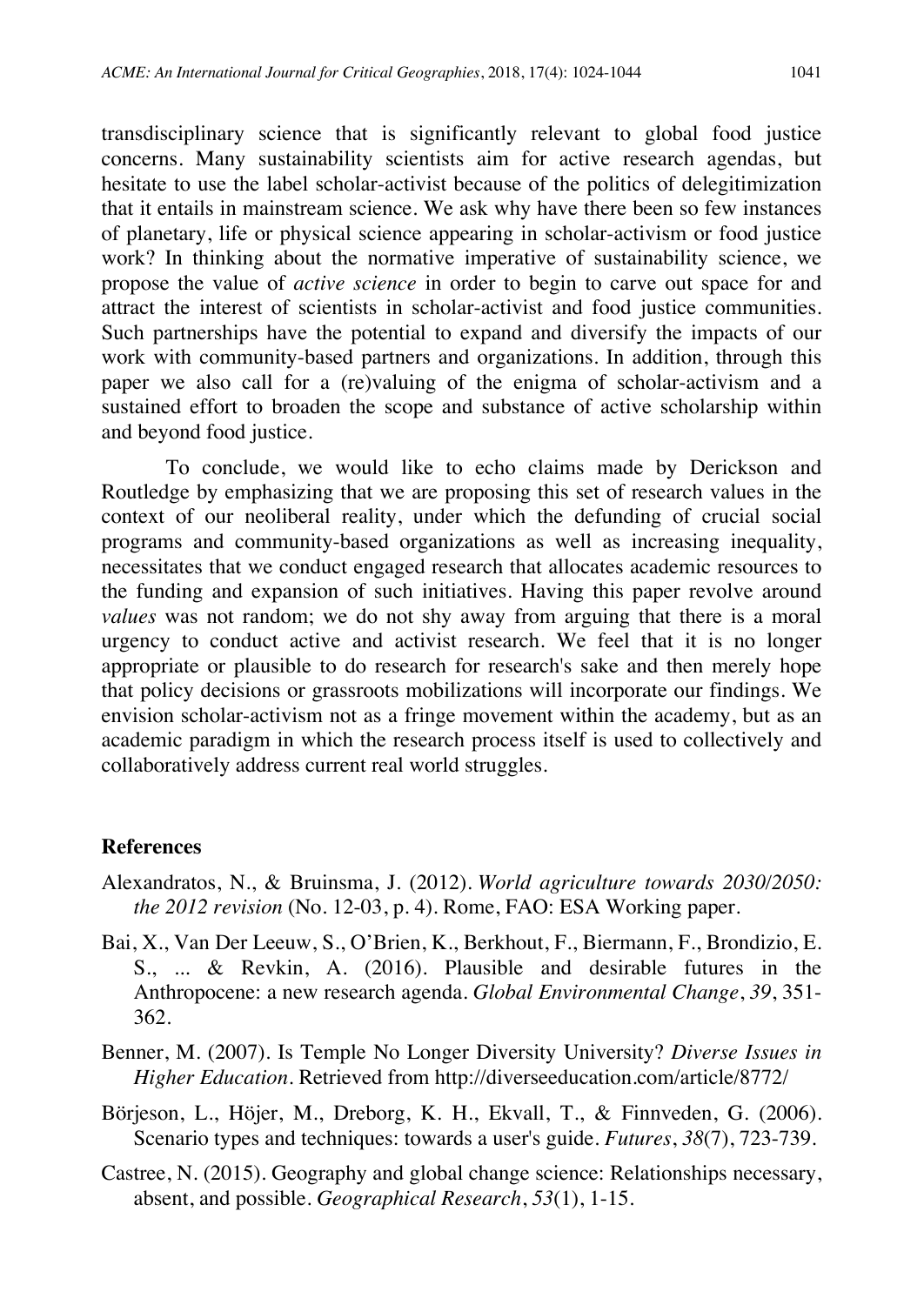- Collins, P. H. (2013). *On Intellectual Activism*. Philadelphia, PA: Temple University Press.
- Croog, R. (2016). Campus sustainability at the edges: Emotions, relations, and biocultural connections. *Geoforum*, *74*, 108-116.
- Dawidoff, N. (2009). The civil heretic. *The New York Times.* Retrieved from http://www.nytimes.com/2009/03/29/magazine/29Dysont.html?pagewanted=1 &\_r=0&sq=Freeman%20Dyson
- Derickson, K. D., & Routledge, P. (2015). Resourcing scholar-activism: collaboration, transformation, and the production of knowledge. *The Professional Geographer*, *67*(1), 1-7.
- DNP (National Department of Planning of Colombia). (2014). Policy for the integral development of the Orinoquia: Altillanura-Fase I. Retrieved from http://portalterritorial.gov.co/apc-aafiles/40743db9e8588852c19cb285e420affe/3797.pdf
- Elwood, S. A., & Martin, D. G. (2000). "Placing" interviews: Location and scales of power in qualitative research. *The Professional Geographer*, *52*(4), 649-657.
- Gilbert, M. R. (1994). The politics of location: Doing feminist research at "home". *The Professional Geographer*, *46*(1), 90-96.
- González, F. (1967). *Viaje a pie.* Bogotá, Colombia: Ediciones Tercer Mundo.
- Guthman, J. (2014). Introducing Critical Nutrition. *Gastronomica: The Journal of Critical Food Studies*, *14*(3), 1-4.
- Haraway, D. (1988). Situated knowledges: The science question in feminism and the privilege of partial perspective. *Feminist studies*, *14*(3), 575-599.
- Harvey, D. (2000). *Spaces of Hope.* Berkeley, CA: University of California Press.
- Hayes-Conroy, A., & Sweet, E. L. (2015). Whose adequacy?(Re) imagining food security with displaced women in Medellín, Colombia. *Agriculture and Human Values*, *32*(3), 373-384.
- Hayes-Conroy, A.J. (2015). Political Ecology of the Body: A visceral approach. In Bryant, R. L. (Ed.), *The international handbook of political ecology* (pp. 659- 672). Cheltenham, UK: Edward Elgar Publishing.
- Hayes-Conroy, A., & Saenz Montoya, A. (2017). Peace building with the body: resonance and reflexivity in Colombia's Legion del Afecto. *Space and Polity*, 1-14.
- Hilty, J. W., & Hanson, M. (2010). *Temple University: 125 years of service to Philadelphia, the nation, and the world*. Philadelphia, PA: Temple University Press.
- Katz, C. (1994). Playing the field: questions of fieldwork in geography. *The Professional Geographer*, *46*(1), 67-72.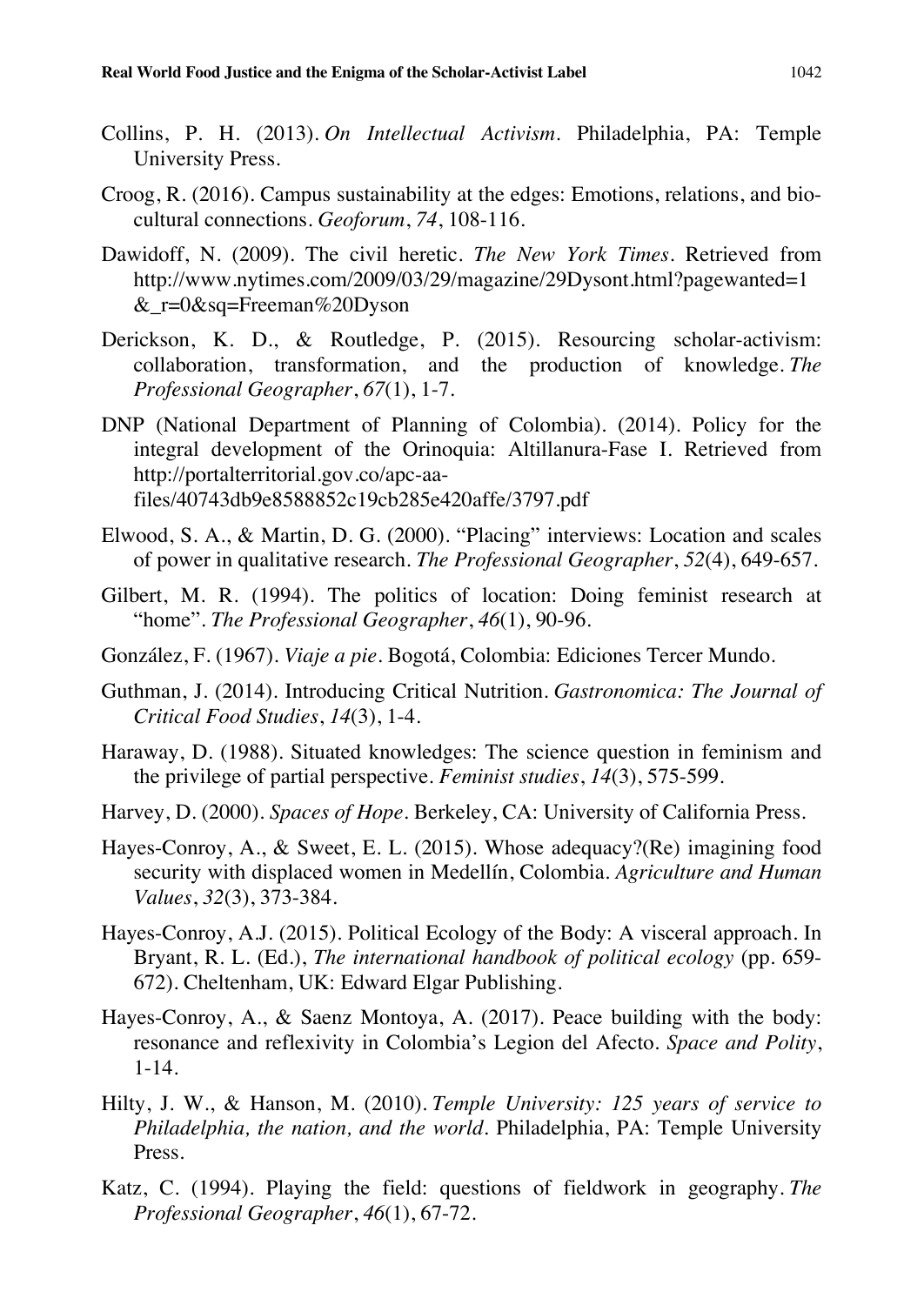- Koestler, A., Silone, I., & Wright, R. (1950). *The God that failed*. New York, NY: Harper.
- Ledford, H. (2015). How to solve the world's biggest problems. *Nature*, *525*, 308- 311.
- Lövbrand, E., Beck, S., Chilvers, J., Forsyth, T., Hedrén, J., Hulme, M., ... & Vasileiadou, E. (2015). Who speaks for the future of Earth? How critical social science can extend the conversation on the Anthropocene. *Global Environmental Change*, *32*, 211-218.
- Nagar, R., & Geiger, S. (2007). Reflexivity and positionality in feminist fieldwork revisited. *Politics and practice in economic geography*, 267-278.
- Nast, H. J. (1994). Women in the field: Critical feminist methodologies and theoretical perspectives. *The professional geographer*, *46*(1), 54-66.
- Popa, F., Guillermin, M., & Dedeurwaerdere, T. (2015). A pragmatist approach to transdisciplinarity in sustainability research: From complex systems theory to reflexive science. *Futures*, *65*, 45-56.
- Rose, G. (1997). Situating knowledges: positionality, reflexivities and other tactics. *Progress in human geography*, *21*(3), 305-320.
- Sultana, F. (2007). Reflexivity, positionality and participatory ethics: Negotiating fieldwork dilemmas in international research. *ACME: An International E-Journal for Critical Geographies*, *6*(3), 374-385.
- Routledge, P., & Derickson, K. D. (2015). Situated solidarities and the practice of scholar-activism. *Environment and Planning D: Society and Space*, *33*(3), 391- 407.
- Temple University Alumni Association and the Office of Alumni Relations. (2017). *Temple University Alumni Strategic Plan 2017–2022.* Retrieved from http://www.alumni.temple.edu/s/705/images/editor\_documents/alumni/tuaa/tua a\_strategic\_plan.pdf
- Verburg, P. H., Dearing, J. A., Dyke, J. G., van der Leeuw, S., Seitzinger, S., Steffen, W., & Syvitski, J. (2016). Methods and approaches to modelling the Anthropocene. *Global Environmental Change*, *39*, 328-340.
- Viseu, A. (2015). Integration of social science into research is crucial: social scientists must be allowed a full, collaborative role if researchers are to understand and engage with issues that concern the public. *Nature*, *525*(7569), 291-292.
- Young, J. C., & Gilmore, M. P. (2013). The spatial politics of affect and emotion in participatory GIS. *Annals of the Association of American Geographers*, *103*(4), 808-823.